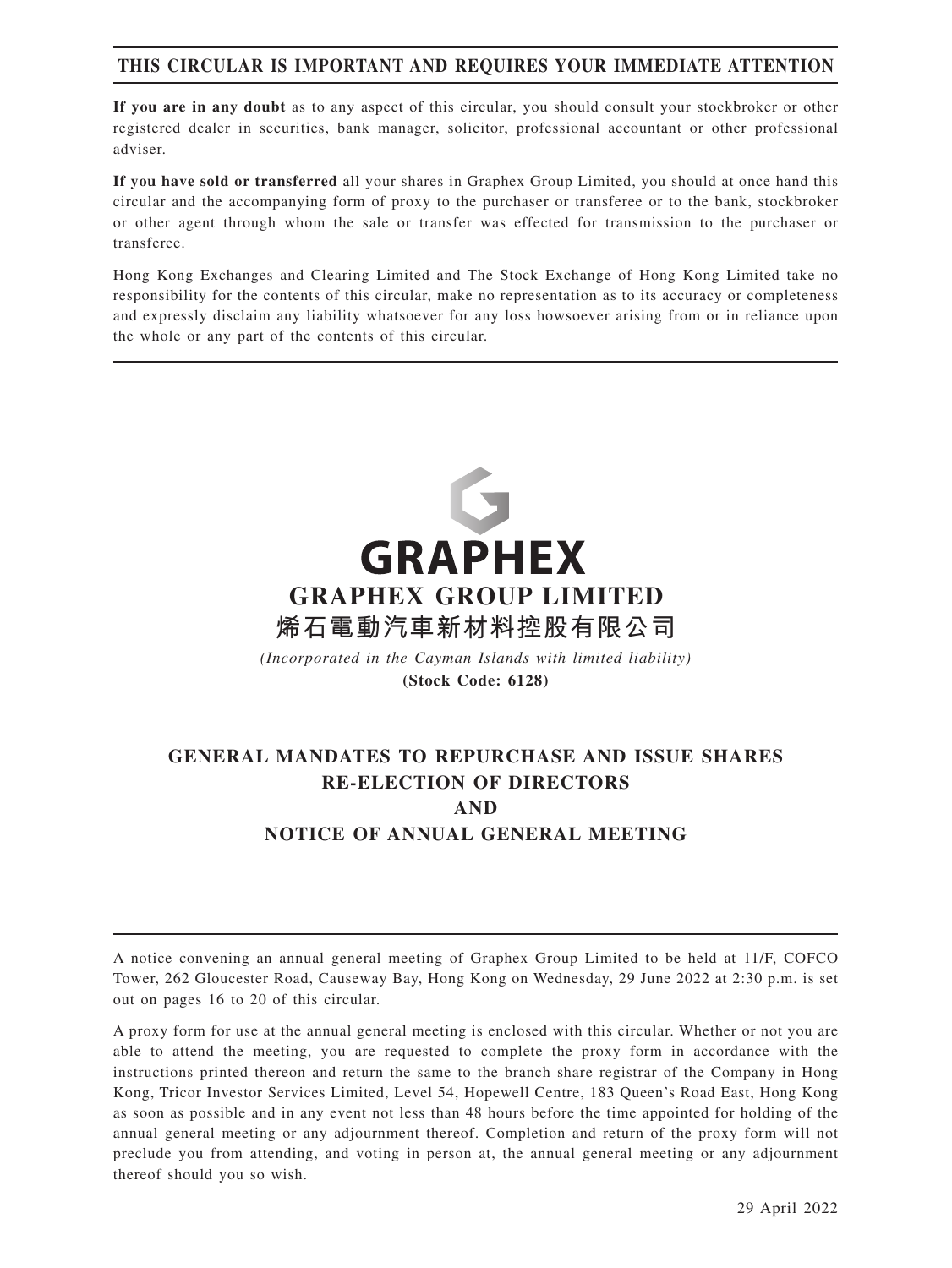# **CONTENTS**

# *Page*

| $1_{\odot}$                                                                |  |  |  |
|----------------------------------------------------------------------------|--|--|--|
| 2.                                                                         |  |  |  |
| 3.                                                                         |  |  |  |
| 4.                                                                         |  |  |  |
| 5.                                                                         |  |  |  |
| 6.                                                                         |  |  |  |
| APPENDIX I — EXPLANATORY STATEMENT FOR REPURCHASE MANDATE<br>$\mathcal{R}$ |  |  |  |
|                                                                            |  |  |  |
|                                                                            |  |  |  |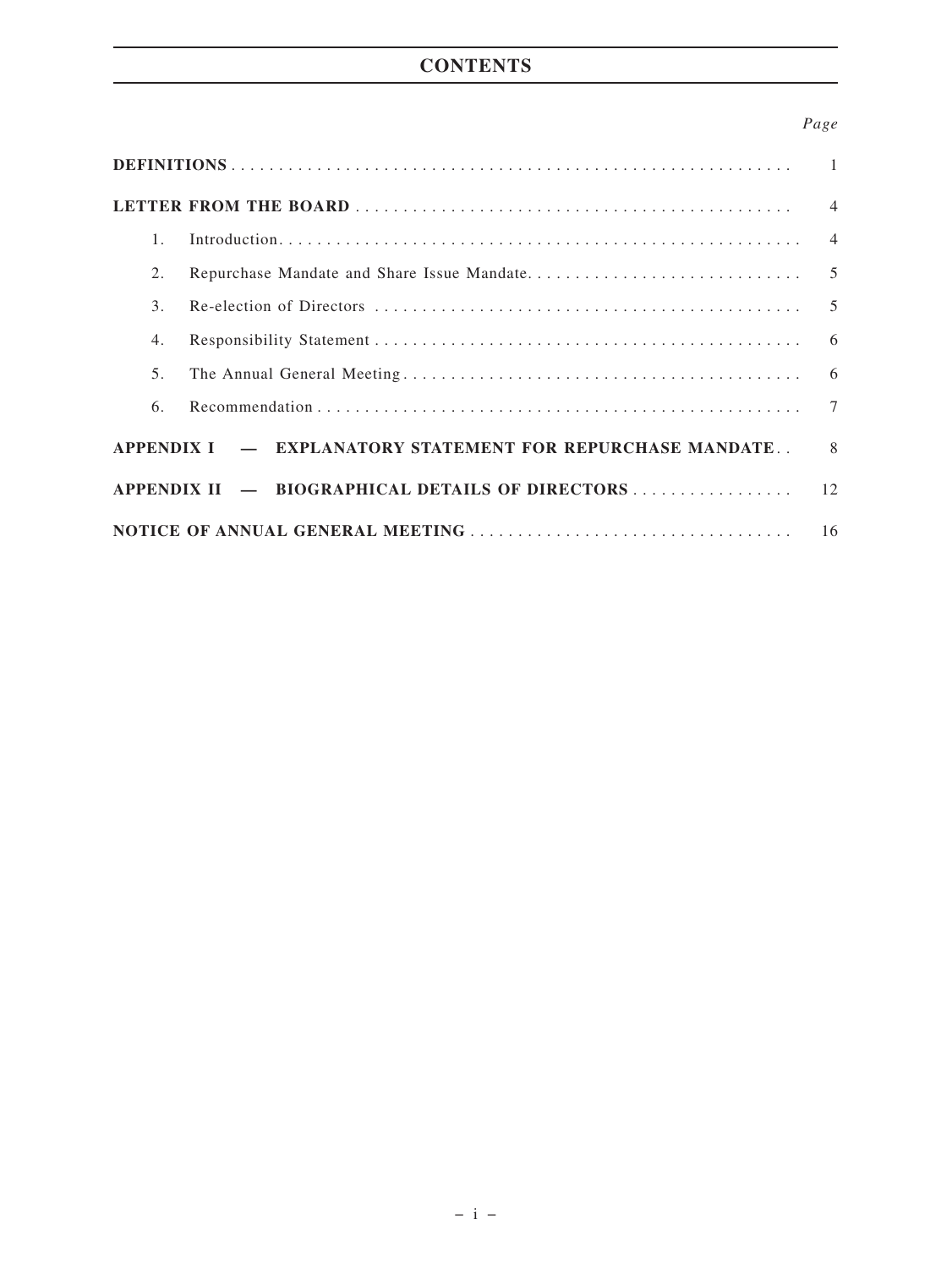*In this circular, unless the context otherwise requires, the following expressions have the following meaning:*

| "AGM"                                          | the annual general meeting of the Company to be held at 11/F,<br>COFCO Tower, 262 Gloucester Road, Causeway Bay, Hong<br>Kong on Wednesday, 29 June 2022 at 2:30 p.m., to consider<br>and, if appropriate, to approve the resolutions contained in<br>the notice of the AGM set out on pages 16 to 20 of this<br>circular, or any adjournment thereof |
|------------------------------------------------|-------------------------------------------------------------------------------------------------------------------------------------------------------------------------------------------------------------------------------------------------------------------------------------------------------------------------------------------------------|
| "Articles"                                     | the articles of association of the Company, adopted on 3 June<br>2014, and as amended from time to time                                                                                                                                                                                                                                               |
| "Board"                                        | the board of directors of the Company                                                                                                                                                                                                                                                                                                                 |
| "Companies Law"                                | the Companies Law (as revised) of the Cayman Islands, as<br>amended, consolidated or otherwise modified from time to<br>time                                                                                                                                                                                                                          |
| "Company"                                      | Graphex Group Limited, a company incorporated in the<br>Cayman Islands with limited liability whose shares are listed<br>on the Stock Exchange (stock code: 6128)                                                                                                                                                                                     |
| "Controlling Shareholder(s)"                   | Mr. Chan, Mr. Lau, CYY and LSBJ                                                                                                                                                                                                                                                                                                                       |
| "CYY"                                          | CYY Holdings Limited, a company incorporated under the<br>laws of the British Virgin Islands on 22 November 2013 with<br>limited liability, which is wholly owned by Mr. Chan and is<br>a Controlling Shareholder of the Company                                                                                                                      |
| " $Directory$ "                                | the director(s) of the Company                                                                                                                                                                                                                                                                                                                        |
| "Executive Director(s)"                        | the executive director( $s$ ) of the Company                                                                                                                                                                                                                                                                                                          |
| "Group"                                        | the Company and its subsidiaries                                                                                                                                                                                                                                                                                                                      |
| "HKILA"                                        | The Hong Kong Institute of Landscape Architects, the<br>professional body for landscape architects in Hong Kong<br>incorporated under section 3 of The Hong Kong Institute of<br>Landscape Architects Incorporation Ordinance (Chapter 1162<br>of the Laws of Hong Kong)                                                                              |
| "HK\$"                                         | the lawful currency of Hong Kong                                                                                                                                                                                                                                                                                                                      |
| "Hong Kong"                                    | the Hong Kong Special Administrative Region of the PRC                                                                                                                                                                                                                                                                                                |
| "Independent Non-executive<br>$Directory(s)$ " | the independent non-executive director(s) of the Company                                                                                                                                                                                                                                                                                              |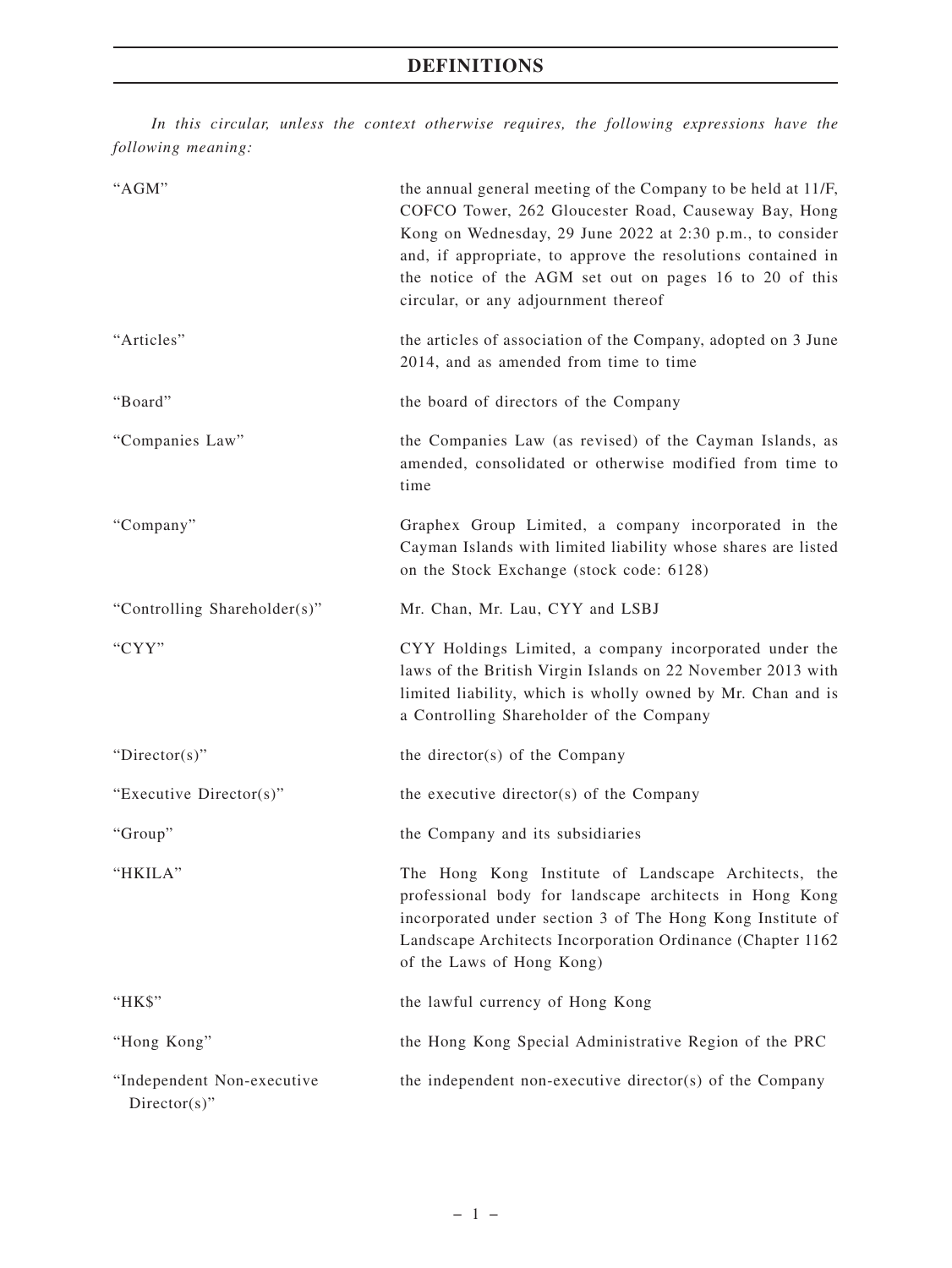# **DEFINITIONS**

| Landscape Architects Registration Ordinance (Chapter 516 of<br>the Laws of Hong Kong), as amended, supplemented or<br>otherwise modified from time to time                                                                                                                                                    |
|---------------------------------------------------------------------------------------------------------------------------------------------------------------------------------------------------------------------------------------------------------------------------------------------------------------|
| 22 April 2022, being the latest practicable date prior to the<br>printing of this circular for the purpose of ascertaining<br>certain information contained herein                                                                                                                                            |
| the Rules Governing the Listing of Securities on the Stock<br>Exchange                                                                                                                                                                                                                                        |
| LSBJ Holdings Limited, a company incorporated under the<br>laws of the British Virgin Islands on 22 November 2013 with<br>limited liability, which is wholly owned by Mr. Lau and is a<br>Controlling Shareholder of the Company                                                                              |
| the memorandum of association of the Company, adopted on<br>3 June 2014, and as amended from time to time                                                                                                                                                                                                     |
| Chan Yick Yan Andross (陳奕仁), an Executive Director and<br>a Controlling Shareholder                                                                                                                                                                                                                           |
| Lau Hing Tat Patrick (劉興達), an Executive Director and a<br>Controlling Shareholder                                                                                                                                                                                                                            |
| the nomination committee of the Board                                                                                                                                                                                                                                                                         |
| the non-executive director(s) of the Company                                                                                                                                                                                                                                                                  |
| the People's Republic of China                                                                                                                                                                                                                                                                                |
| the register of members of the Company                                                                                                                                                                                                                                                                        |
| the general and unconditional mandate proposed to be granted<br>to the Board to repurchase the Shares up to an aggregate<br>nominal amount not exceeding 10% of the aggregate nominal<br>value of the issued share capital of the Company as at the date<br>of the passing the relevant resolution at the AGM |
| the Securities and Futures Ordinance (Chapter 571 of the<br>Laws of Hong Kong)                                                                                                                                                                                                                                |
| ordinary share(s) of HK\$0.01 each in the issued share capital<br>of the Company                                                                                                                                                                                                                              |
| the shareholder(s) of the Company                                                                                                                                                                                                                                                                             |
|                                                                                                                                                                                                                                                                                                               |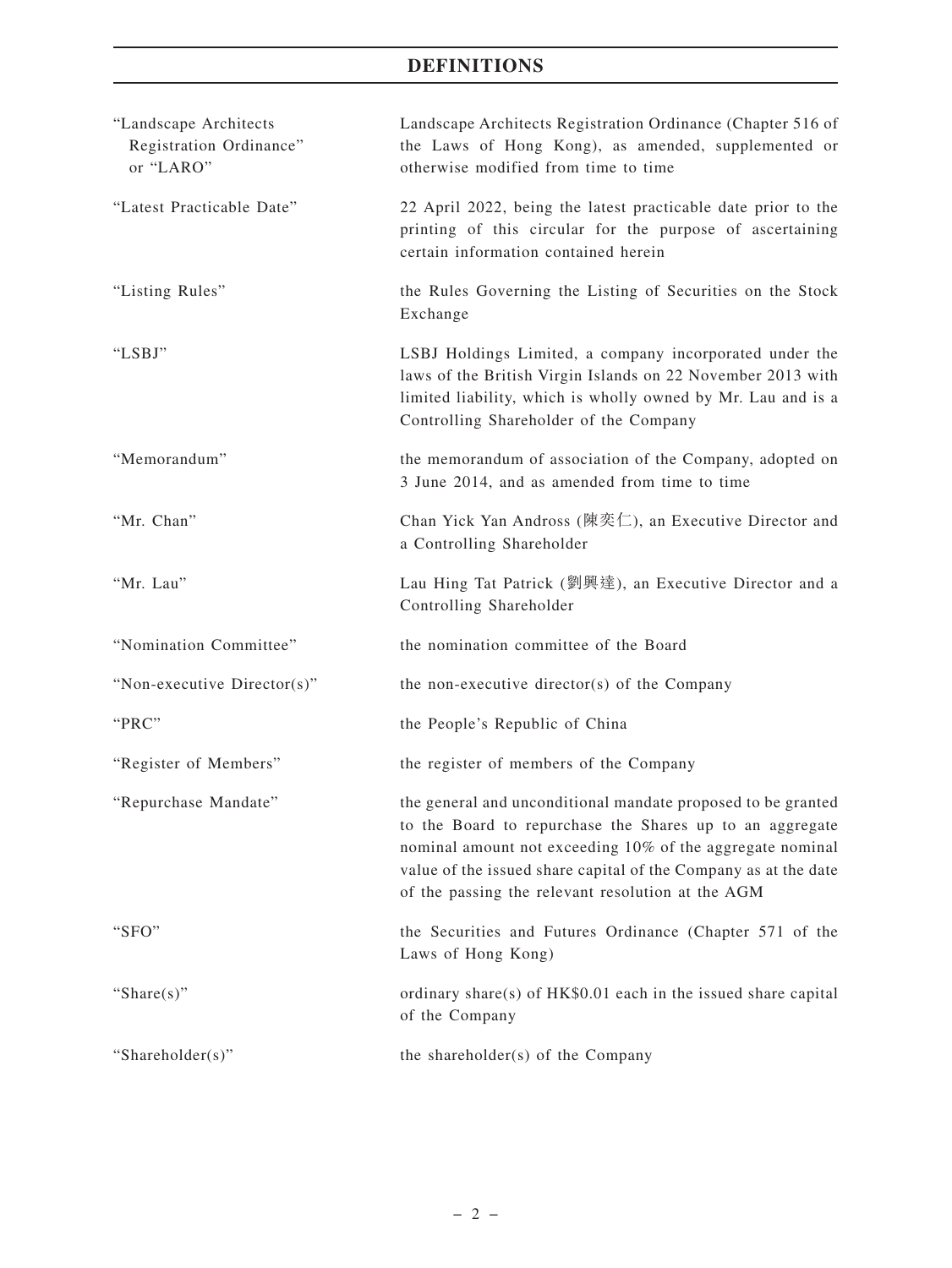# **DEFINITIONS**

| "Share Issue Mandate" | the general and unconditional mandate proposed to be granted<br>to the Board to (i) allot and issue Shares up to an aggregate<br>nominal amount not exceeding 20% of the aggregate nominal<br>value of the issued share capital of the Company as at the date<br>of the passing of the relevant resolution at the AGM; and (ii)<br>extend the mandate in (i) above by an amount representing<br>the aggregate nominal amount of the Shares repurchased by<br>the Company pursuant to and in accordance with the<br>Repurchase Mandate |
|-----------------------|---------------------------------------------------------------------------------------------------------------------------------------------------------------------------------------------------------------------------------------------------------------------------------------------------------------------------------------------------------------------------------------------------------------------------------------------------------------------------------------------------------------------------------------|
| "Stock Exchange"      | The Stock Exchange of Hong Kong Limited                                                                                                                                                                                                                                                                                                                                                                                                                                                                                               |

"Takeovers Code" the Codes on Takeovers and Mergers and Share Buy-backs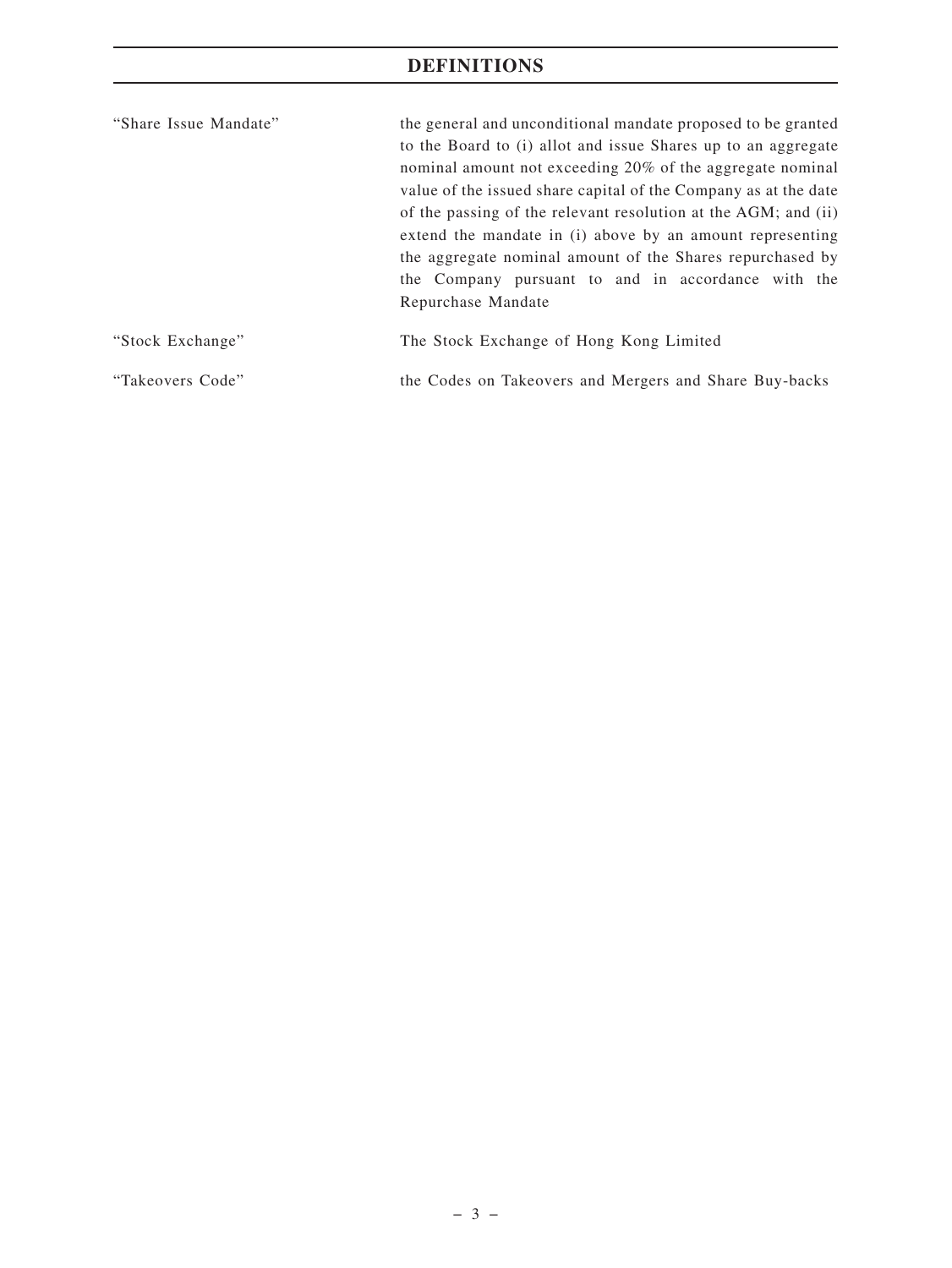

*(Incorporated in the Cayman Islands with limited liability)*

**(Stock Code: 6128)**

*Executive Directors:* Mr. Lau Hing Tat Patrick Mr. Chan Yick Yan Andross Mr. Yang Liu Mr. Qiu Bin

*Non-executive Director:* Mr. Ma Lida

*Independent Non-executive Directors:* Ms. Tam Ip Fong Sin Mr. Wang Yuncai Mr. Liu Kwong Sang Mr. Tang Zhaodong Mr. Chan Anthony Kaikwong

*Registered Office:* Windward 3 Regatta Office Park P.O. Box 1350 Grand Cayman KY1-1108 Cayman Islands

*Headquarters, head office and principal place of business in Hong Kong:* 11/F, COFCO Tower 262 Gloucester Road Causeway Bay Hong Kong

29 April 2022

*To the Shareholders*

Dear Sir or Madam,

# **GENERAL MANDATES TO REPURCHASE AND ISSUE SHARES RE-ELECTION OF DIRECTORS AND NOTICE OF ANNUAL GENERAL MEETING**

#### **1. INTRODUCTION**

The purpose of this circular is to provide you with the relevant information regarding (i) the granting of the Repurchase Mandate and the Share Issue Mandate; and (ii) the re-election of Directors; and to give you notice of the AGM at which resolutions will be proposed for the Shareholders to consider and, if thought fit, approve the aforesaid matters.

A notice convening the AGM is set out on pages 16 to 20 of this circular.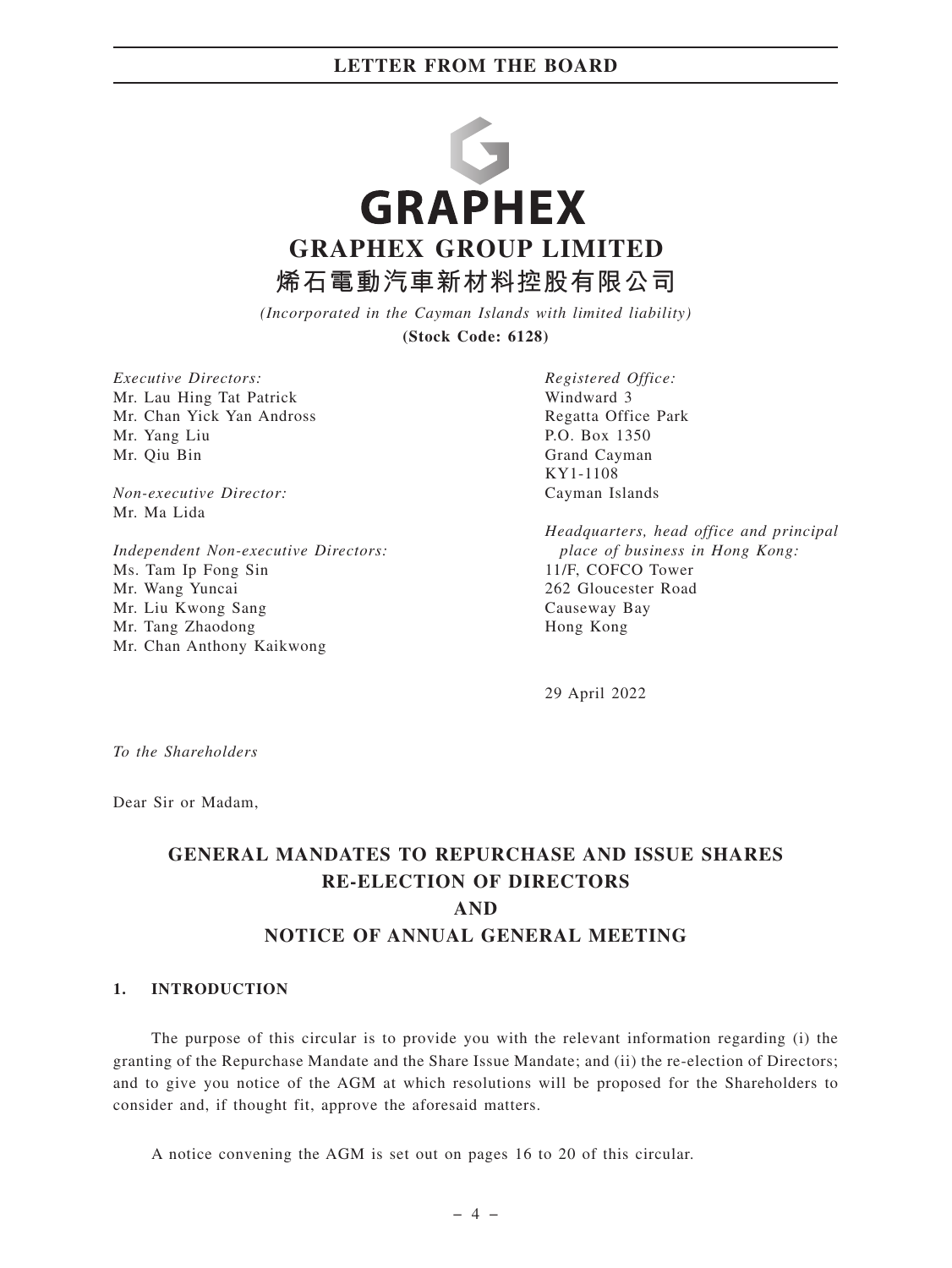#### **2. REPURCHASE MANDATE AND SHARE ISSUE MANDATE**

Pursuant to the resolutions passed by the Shareholders on 7 June 2021, the Board was granted the general and unconditional mandates to issue, allot and repurchase Shares. Such general mandates will lapse upon the conclusion of the AGM. In order to ensure flexibility for the Board to issue, allot and repurchase Shares, ordinary resolutions will be proposed to seek for Shareholders' approval at the AGM to renew the Repurchase Mandate and to grant the Share Issue Mandate. Details of such ordinary resolutions are set out in ordinary resolutions numbered 5, 6 and 7 in the notice of the AGM. The Repurchase Mandate and the Share Issue Mandate, if approved at the AGM, will continue in force until (i) the conclusion of the next annual general meeting of the Company, (ii) the expiry of the period within which the next annual general meeting of the Company is required by the Articles or applicable laws to be held or (iii) the revocation or variation of the authority given to the Directors by ordinary resolution by the Shareholders in general meeting, whichever occurs first.

An explanatory statement as required by the Listing Rules to provide the Shareholders with all the information reasonably necessary for them to make an informed decision on the proposed resolution for the granting of the Repurchase Mandate is set out in Appendix I to this circular.

#### **3. RE-ELECTION OF DIRECTORS**

Pursuant to Article 108(a) of the Articles, Mr. Yang Liu, Ms. Tam Ip Fong Sin, Mr. Wang Yuncai and Mr. Liu Kwong Sang will retire by rotation at the AGM. Mr. Yang Liu, Ms. Tam Ip Fong Sin, Mr. Wang Yuncai and Mr. Liu Kwong Sang, being eligible, will offer themselves for re-election at the AGM. The biographical details are set out in Appendix II to this circular.

The Nomination Committee is responsible to identify individuals suitably qualified to become Board members and select or make recommendations to the Board on the selection of individuals nominated for directorships and to assess the independence of Independent Non-executive Directors. The Board will have the final authority on determining the selection of nominees for directorships recommended by the Nomination Committee.

The Nomination Committee has reviewed and assessed the annual confirmation of independence of each of the Independent Non-executive Directors based on the independence criteria as set out in Rule 3.13 of the Listing Rules and formed the view that all of them remain independent. In particular, the Nomination Committee is satisfied that Ms. Tam Ip Fong Sin, Mr. Wang Yuncai and Mr. Liu Kwong Sang, the Independent Non-executive Directors who will stand for re-election at the AGM, has provided valuable contributions to the Company and demonstrated his/her ability to exercise independence of judgement and provide a balanced and objective view in relation to the Company's affairs which continue to be of significant benefit to the Company.

The Nomination Committee has also considered the skills, knowledge and professional experience of Mr. Yang Liu, Ms. Tam Ip Fong Sin, Mr. Wang Yuncai and Mr. Liu Kwong Sang as described in their biography set out in Appendix II to this circular, having regard to the Company's board diversity policy and is of the view that each of Mr. Yang Liu, Ms. Tam Ip Fong Sin, Mr. Wang Yuncai and Mr. Liu Kwong Sang has extensive industry experience in business, legal, landscape architecture and accounting respectively that is relevant to the Company's business. In addition, their strong educational background, as well as their breadth and diversity of experience has enabled them to provide valuable and diverse views, as well as relevant insights to the Board and to contribute to the diversity of the Board.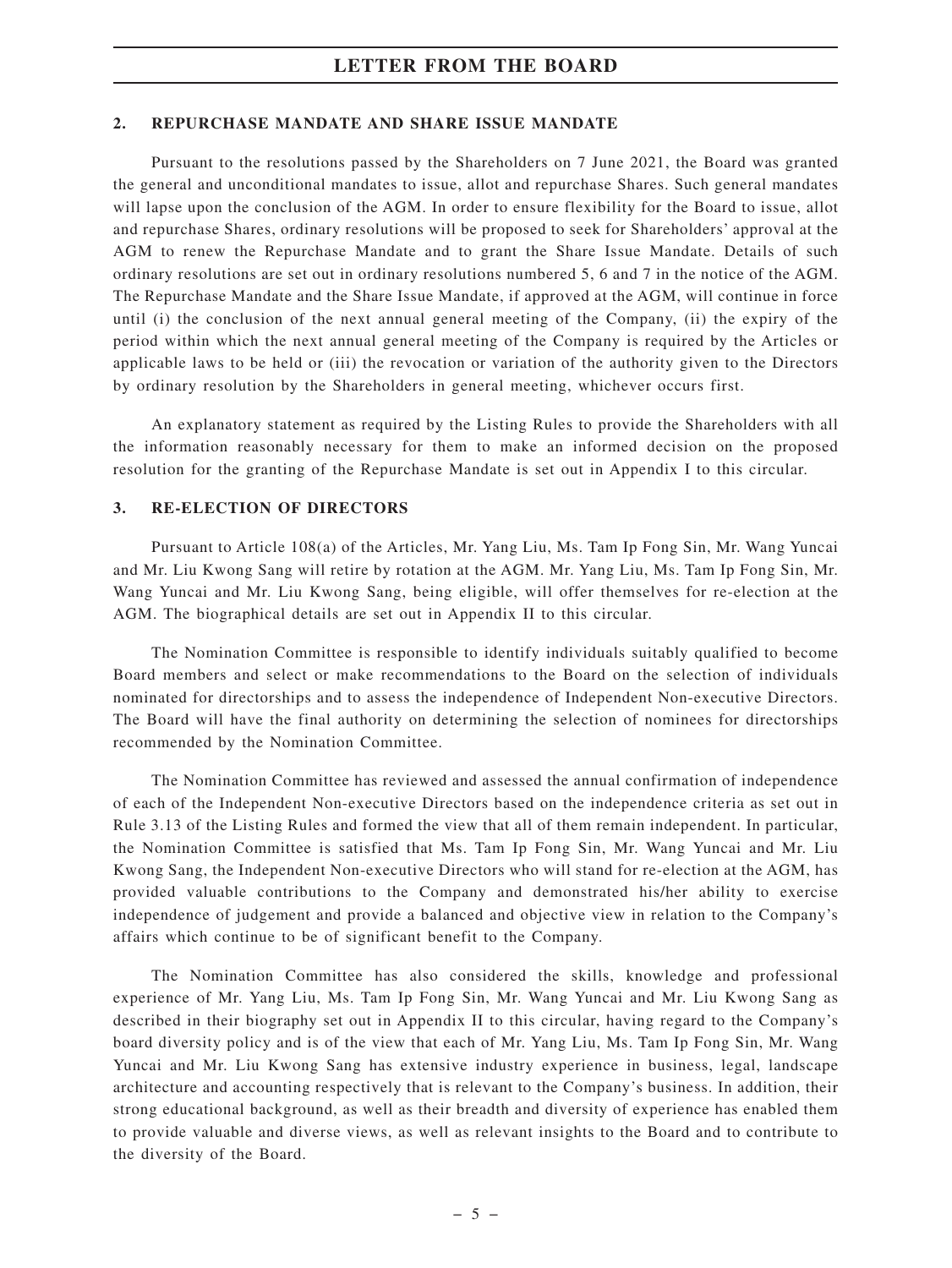With the recommendations of the Nomination Committee, the Board has proposed Mr. Yang Liu, Ms. Tam Ip Fong Sin, Mr. Wang Yuncai and Mr. Liu Kwong Sang stand for re-election as Directors at the AGM. As good corporate governance practice, each of Mr. Yang Liu, Ms. Tam Ip Fong Sin, Mr. Wang Yuncai and Mr. Liu Kwong Sang abstained from voting at the relevant Board meeting on the respective propositions of their re-election by the Shareholders at the AGM.

### **4. RESPONSIBILITY STATEMENT**

This circular includes particulars given in compliance with the Listing Rules for the purpose of giving information relating to the Group. The Directors collectively and individually accept full responsibility for the accuracy of the information contained in this circular and confirm, having made all reasonable enquiries, that to the best of their knowledge and belief, there are no other facts not contained in this circular, the omission of which would make any statement in this circular incorrect or misleading.

#### **5. THE ANNUAL GENERAL MEETING**

A notice convening the AGM is set out on pages 16 to 20 of this circular. At the AGM, resolutions will be proposed to approve, inter alia, (i) the granting of the Repurchase Mandate and the Share Issue Mandate; and (ii) the re-election of Directors.

Enclosed with this circular is a proxy form for use at the AGM. Whether or not you intend to attend the AGM or any adjournment thereof, you are requested to complete the proxy form in accordance with the instructions printed thereon and return the same to the branch share registrar of the Company in Hong Kong, Tricor Investor Services Limited, Level 54, Hopewell Centre, 183 Queen's Road East, Hong Kong as soon as possible and in any event not less than 48 hours before the time fixed for holding the AGM or any adjournment thereof. Completion and return of the proxy form will not preclude you from attending and voting in person at the AGM or any adjournment thereof should you so wish. In the event that a Shareholder having lodged a proxy form attends the AGM, his proxy form will be deemed to have been revoked.

Pursuant to Rule 13.39(4) of the Listing Rules, any vote of the Shareholders at a general meeting of the Company must be taken by way of poll, except where the chairman, in good faith, decides to allow a resolution which relates purely to a procedural or administrative matter to be voted on by a show of hands. Accordingly, the resolutions to be considered and, if thought fit, approved at the AGM will be voted by way of a poll by the Shareholders. Results of the poll voting will be published on the Company's website at www.graphexgroup.com and the website of Hong Kong Exchanges and Clearing Limited at www.hkexnews.hk upon the closing of the AGM.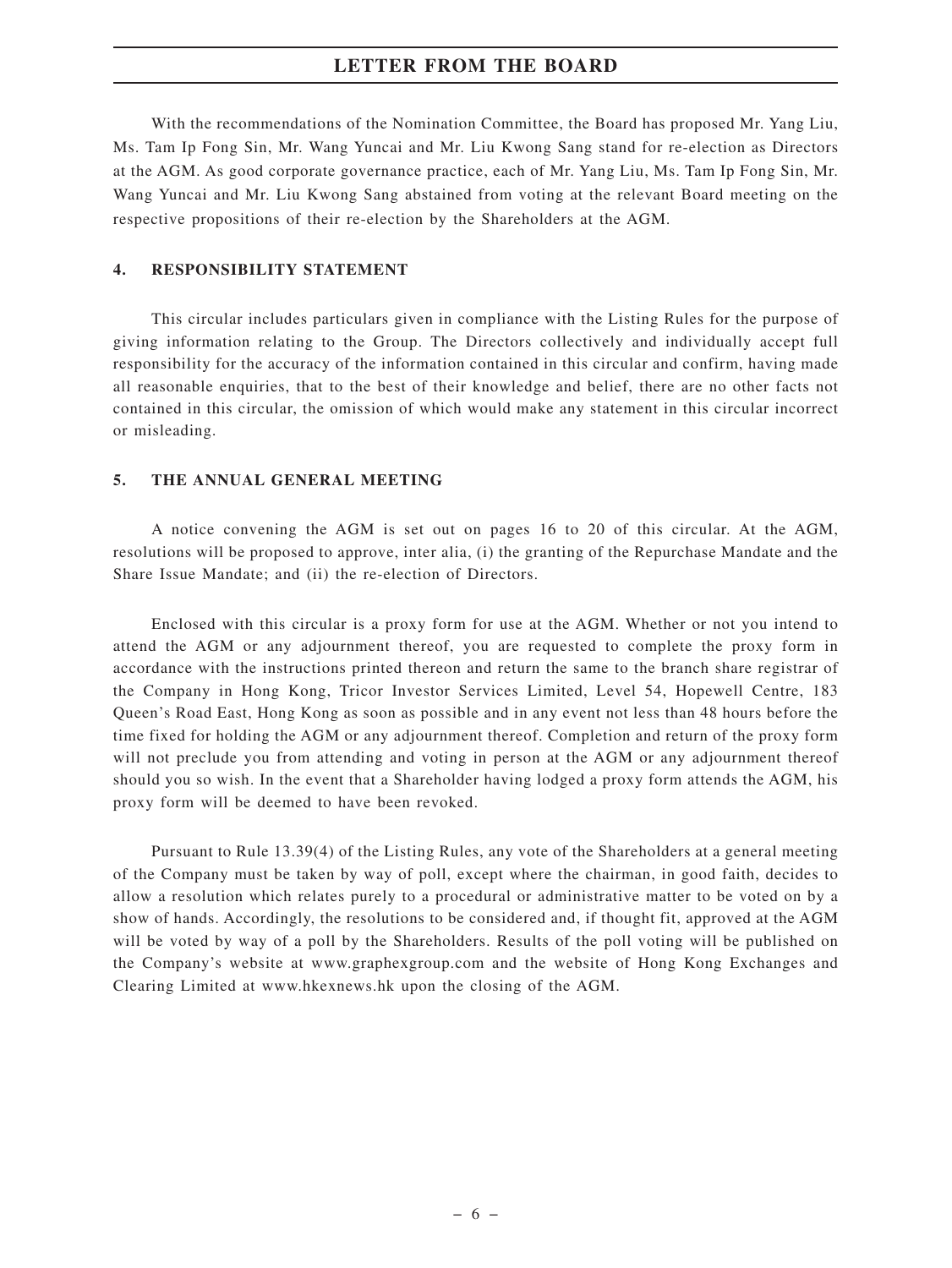### **6. RECOMMENDATION**

The Directors are of the opinion that all the proposed resolutions at the AGM, including but not limited to (i) the granting of the Repurchase Mandate and the Share Issue Mandate; and (ii) the re-election of Directors are in the best interests of the Company and the Shareholders as a whole. Accordingly, the Directors recommend that the Shareholders to vote in favor of all the resolutions proposed at the AGM. No shareholder is required to abstain from voting in respect of any of the resolutions to be proposed at the AGM under the Listing Rules.

> Yours faithfully, For and on behalf of the board of **Graphex Group Limited Lau Hing Tat Patrick, JP** *Chairman*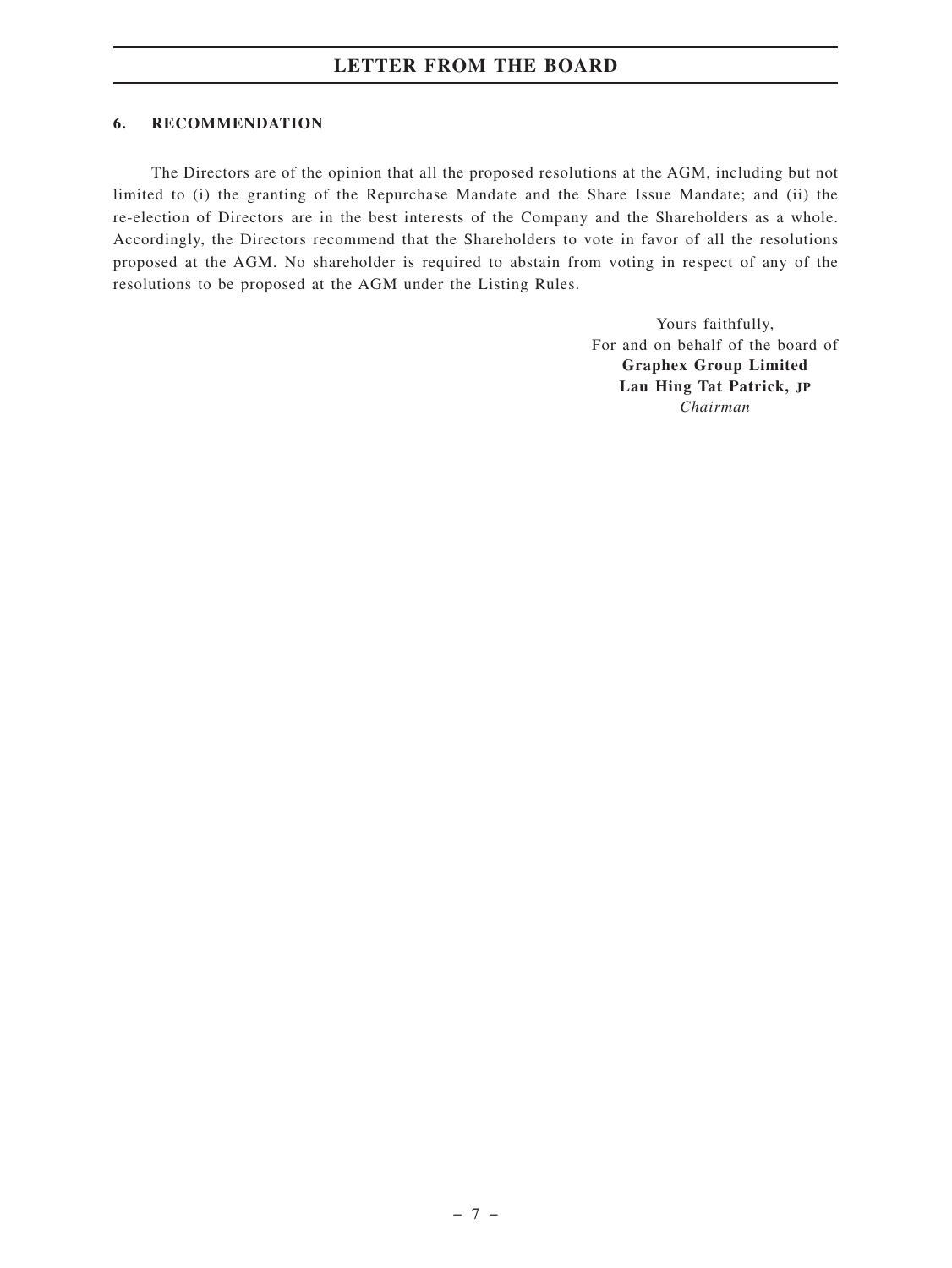*This Appendix serves as an explanatory statement, as required to be sent to all Shareholders under the Listing Rules, to provide the relevant information in connection with the Repurchase Mandate.*

#### **1. LISTING RULES RELATING TO THE REPURCHASES OF SECURITIES**

The Listing Rules permit companies whose primary listing is on the Stock Exchange to repurchase shares on the Stock Exchange and any other stock exchange on which securities of the company are listed and such exchange is recognised by the Securities and Futures Commission of Hong Kong subject to certain restrictions. Among such restrictions, the Listing Rules provide that the shares of such company must be fully paid up and all repurchases of shares by such company must be approved in advance by an ordinary resolution of shareholders, either by way of a general mandate or by specific approval of a particular transaction.

### **2. EXERCISE OF THE REPURCHASE MANDATE**

The Directors believe that the flexibility afforded by the mandate granted to them if the Repurchase Mandate is approved would be beneficial to the Company.

It is proposed that up to 10% of the issued and outstanding Shares as at the date of the passing of the resolution to approve the Repurchase Mandate may be repurchased. As at the Latest Practicable Date, 529,386,150 Shares were in issue and outstanding. Subject to the passing of the ordinary resolution set out in item 6 of the notice for the AGM and on the basis that no Shares are issued or repurchased by the Company between the Latest Practicable Date and the date of the AGM, the Board would be authorised to repurchase up to 52,938,615 Shares during the period up to the earlier of: (i) the conclusion of the next annual general meeting held, (ii) the expiration of the period within which the next annual general meeting of the Company is required by the Articles or applicable laws to be held or (iii) the revocation or variation of the Repurchase Mandate by ordinary resolution of the Shareholders at a general meeting of the Company.

#### **3. REASONS FOR REPURCHASES**

Repurchases of Shares will only be made if the Board is of the view that such a repurchase will benefit the Company and its Shareholders as a whole. Such repurchases may, depending on the market conditions and funding arrangements at the time, lead to an enhancement of the net value of the Company and its assets and/or its earnings per Share.

#### **4. FUNDING OF REPURCHASES**

Any exercise of the Repurchase Mandate would be financed entirely from the Company's available cash flow or working capital. Any repurchases will be made out of funds of the Company that are legally permitted to be utilised in this connection in accordance with the Company's Memorandum and Articles, the Listing Rules and the applicable laws and regulations of the Cayman Islands.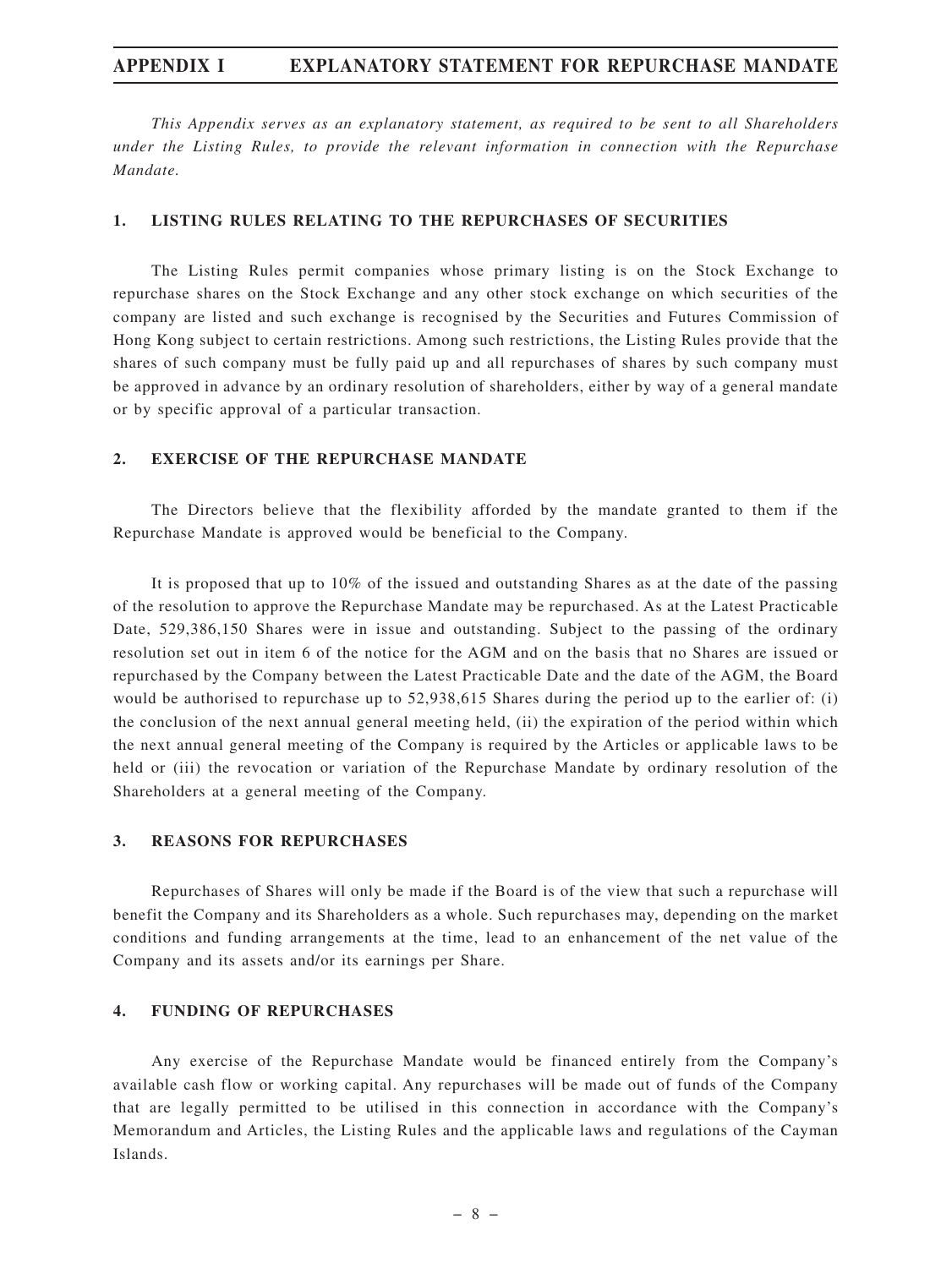On the basis of the financial position of the Company as at 31 December 2021 (being the date of its latest published audited financial statements) and taking into account the current working capital position of the Company and the number of Shares now in issue, the Directors consider that there might be material adverse impact on the working capital or gearing position of the Company in the event that the Repurchase Mandate is to be exercised in full during the proposed repurchase period. The Directors will consider the financial conditions of the Company prevailing at the time whenever they consider exercising the Repurchase Mandate and do not propose to exercise the Repurchase Mandate to such extent as would, in the circumstances, have a material adverse effect on the working capital requirements or the gearing levels of the Group at the time of the relevant repurchases unless the Directors determine that such repurchases are, taking into account all relevant factors, in the best interests of the Company.

#### **5. STATUS OF REPURCHASED SECURITIES**

The Listing Rules provide that the listing of all repurchased securities is automatically cancelled and that the certificates for those securities must be cancelled and destroyed. The aggregate of the authorised share capital shall remain unchanged.

#### **6. INTENTION TO SELL SHARES**

None of the Directors, and to the best of their knowledge, having made all reasonable enquiries, none of the close associates (as defined in the Listing Rules) of the Directors, have any present intention, if the Repurchase Mandate is approved by the Shareholders, to sell any Shares to the Company or its subsidiaries.

#### **7. DIRECTORS' UNDERTAKING**

The Directors have undertaken to the Stock Exchange that, so far as the same may be applicable, they will exercise the power of the Company to make purchases pursuant to the Repurchase Mandate in accordance with the Company's Memorandum and Articles, the Listing Rules and the applicable laws and regulations of the Cayman Islands.

### **8. SHARE REPURCHASE MADE BY THE COMPANY**

No repurchases of Shares have been made by the Company during the six months prior to the Latest Practicable Date (whether on the Stock Exchange or otherwise).

#### **9. TAKEOVERS CODE CONSEQUENCES**

If, as a result of a repurchase of Shares by the Company, a Shareholder's proportionate interest in the voting rights of the Company increases, such increase will be treated as an acquisition for the purpose of Rule 32 of the Takeovers Code. As a result, a Shareholder, or group of Shareholders acting in concert, depending on the level of increase of its or their shareholding, could obtain or consolidate control of the Company and become obliged to make a mandatory offer in accordance with Rule 26 of the Takeovers Code.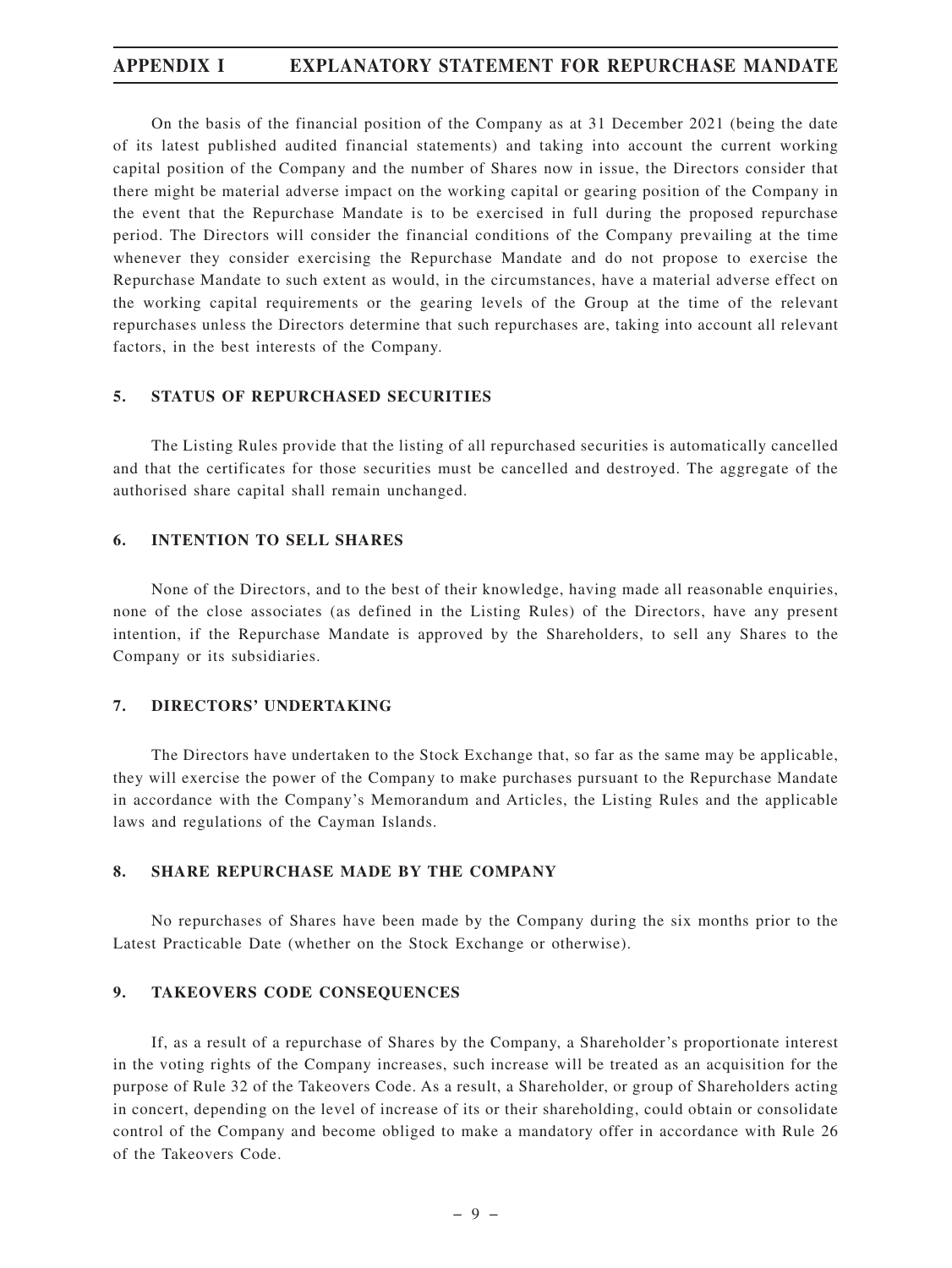As at the Latest Practicable Date, Mr. Chan, by himself and through CYY, held 101,920,887 Shares (including 4,000,000 share options exercisable into the same number of Shares), representing approximately 19.25% of the Company's entire issued share capital; and Mr. Lau, by himself and through LSBJ, held 57,235,444 Shares (including 4,000,000 share options exercisable into the same number of Shares), representing approximately 10.81%, of the Company's entire issued share capital. Besides, Mr. Lau's wife, Ms. Keung Wai Fong Tracy, also held 1,980,000 Shares, representing approximately 0.37% of the entire issued share capital. Under the SFO, Mr. Lau, being the spouse of Ms. Keung, is deemed to be interested in all the shares that Ms. Keung is interested in, and vise versa. Accordingly, taking into account of Ms. Keung's interest in the Company, Mr. Lau's interest in the Company is approximately 11.19%.

Mr. Chan and Mr. Lau have been working in the same companies for more than 31 years and they have been the sole shareholders of the Group for around 17 years. Throughout the years when they were shareholders of the Group companies, they had unanimous voting pattern and reached consensus on key decisions. In other words, they are parties acting in concert. Mr. Chan, CYY, Mr. Lau and LSBJ as Controlling Shareholders, together held approximately 30.44% of the Company's entire issued share capital.

If the Repurchase Mandate is exercised in full, the interests of Mr. Chan, CYY, Mr. Lau and LSBJ in the Company, would increase to approximately 33.82% of the issued share capital of the Company. The Directors consider that such increase may give rise to an obligation on the part of Mr. Chan, CYY, Mr. Lau and LSBJ to make a mandatory offer under Rule 26 of the Takeovers Code. However, the Directors have no present intention to exercise the Repurchase Mandate to such an extent that would result in such takeover obligation. Besides, the Directors have no present intention to repurchase Shares to an extent which will result in the number Shares held by the public being reduced to less than 25%.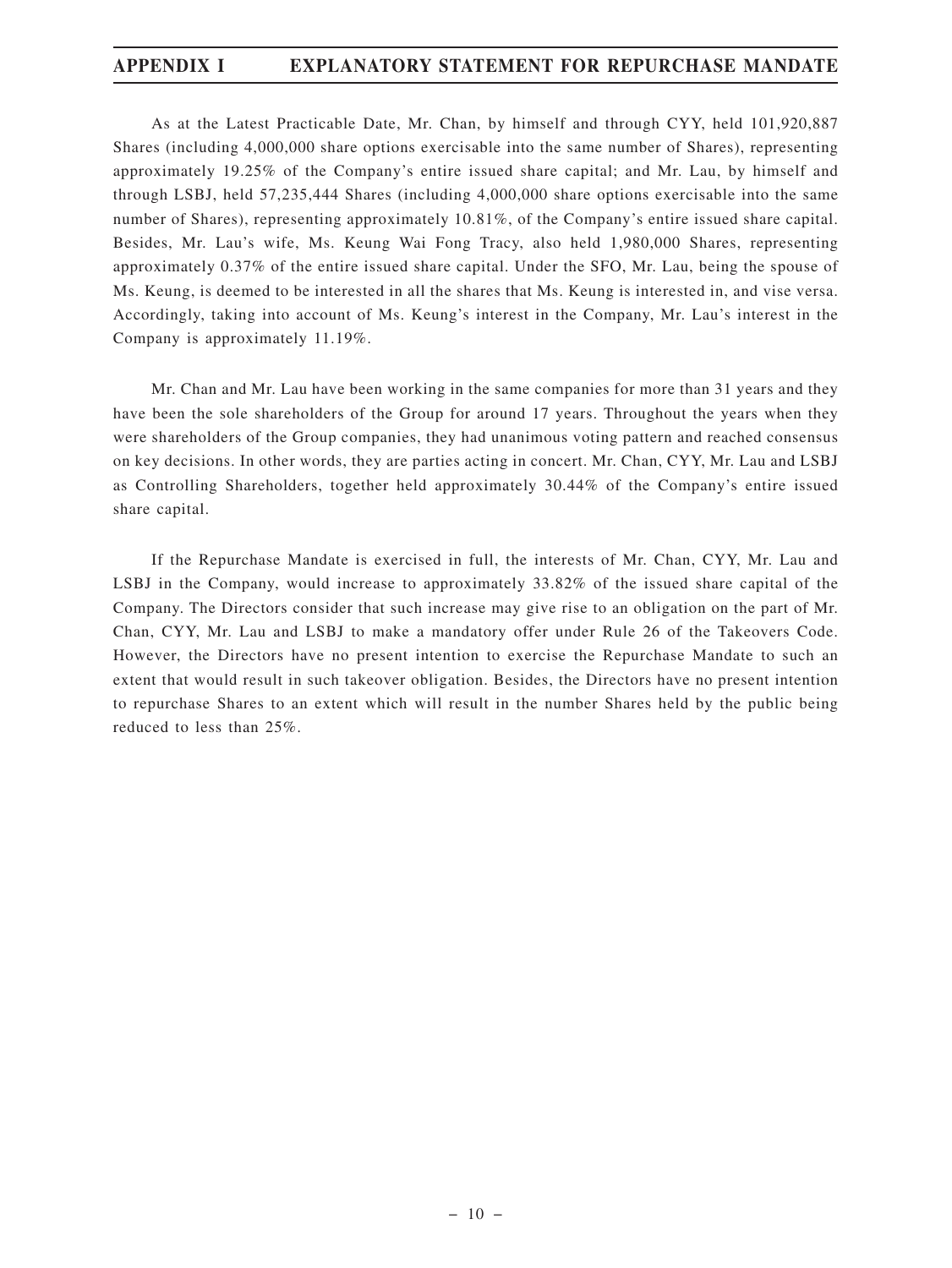#### **10. MARKET PRICES**

The highest and lowest prices at which the Shares have traded on the Stock Exchange during each of the previous months preceding the Latest Practicable Date were as follows:

|                                         | Traded market price |        |
|-----------------------------------------|---------------------|--------|
|                                         | <b>Highest</b>      | Lowest |
|                                         | HK\$                | HK\$   |
|                                         |                     |        |
| 2021                                    |                     |        |
| April                                   | 1.28                | 0.96   |
| May                                     | 1.33                | 1.01   |
| June                                    | 1.17                | 0.80   |
| July                                    | 1.00                | 0.70   |
| August                                  | 1.30                | 0.70   |
| September                               | 0.91                | 0.65   |
| October                                 | 0.85                | 0.62   |
| November                                | 0.87                | 0.68   |
| December                                | 1.22                | 0.70   |
|                                         |                     |        |
| 2022                                    |                     |        |
| January                                 | 1.22                | 0.87   |
| February                                | 1.69                | 1.00   |
| March                                   | 1.67                | 1.02   |
| April up to the Latest Practicable Date | 1.50                | 1.22   |

# **11. INTENTION OF CORE CONNECTED PERSON(S) TO SELL SHARES TO THE COMPANY**

No core connected person (as defined in the Listing Rules) of the Company has notified the Company that he/she has a present intention to sell Shares to the Company nor has he/she undertaken to sell any of the Shares held by him/her to the Company in the event that the Company is authorised to make purchases of shares.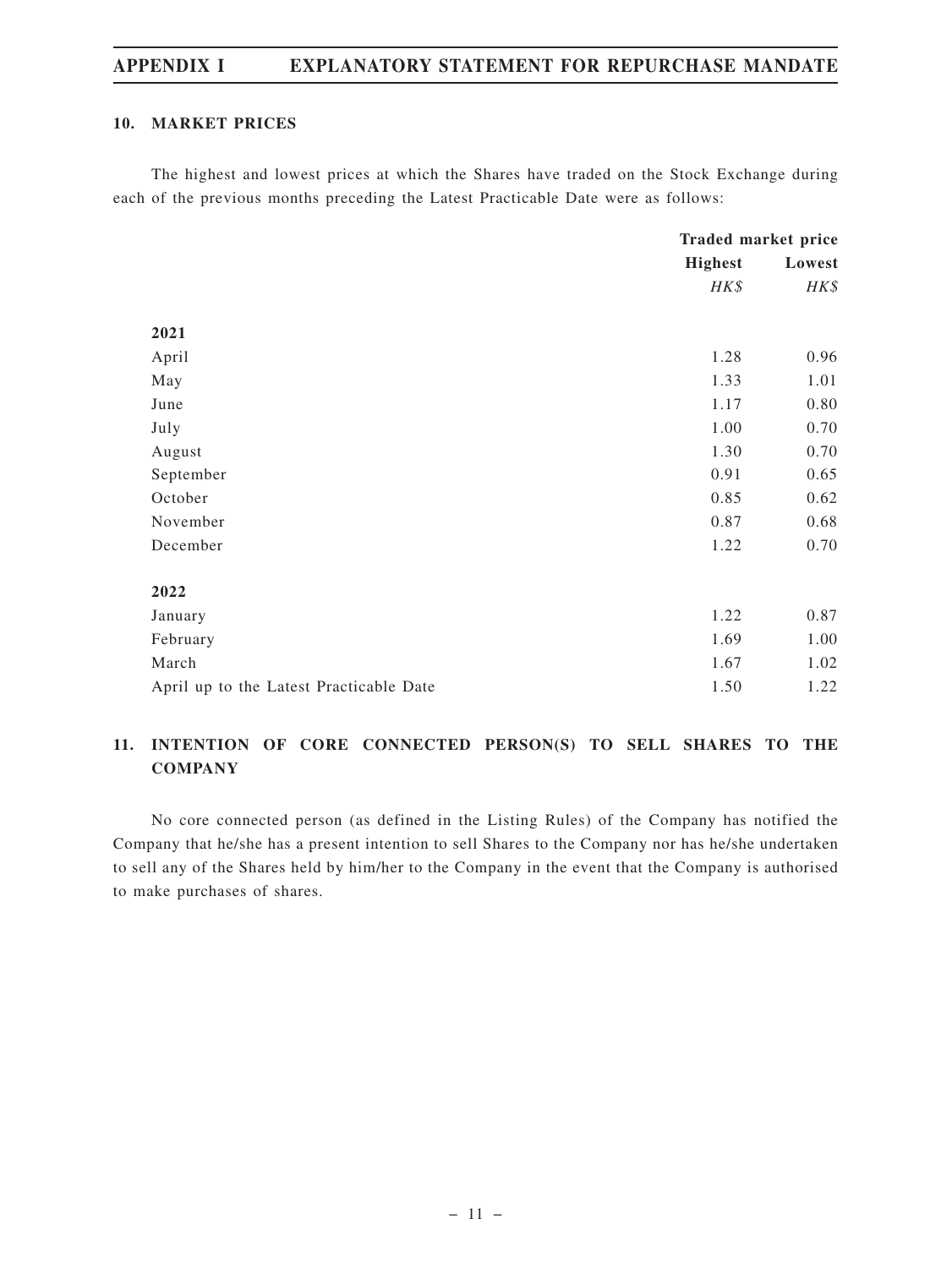*Biographical details of the Directors proposed to be re-elected at the AGM are set out as follows:*

#### **(1) Mr. Yang Liu — Executive Director**

**Mr. Yang Liu (楊鎏)**, aged 48, is an executive Director since 3 July 2017. Mr. Yang has been the director of Upworth Capital Limited since August 2017; the business director of Earthasia Limited since October 2017. The aforementioned companies are principal subsidiaries, among others, of the Group in which Mr. Yang acts as a director or senior executive for the purpose of overseeing the management of such businesses. He graduated from Shaanxi University of Technology (formerly known as Shaanxi Institute of Technology) with a bachelor degree in engineering, specializing in auto-control. Mr. Yang has more than 14 years' experience in corporate and capital management in semi-conductor industry, and international trading of electronic products and bulk commodity. Mr. Yang is currently the general manager, the executive director and the legal representative of a company in the People's Republic of China with its principal activities in semi-conductor, and international trading of electronic products and bulk commodity.

Apart from his directorship at the Company, Mr. Yang did not hold any directorship in any other listed companies in the last three years.

Mr. Yang does not have any relationship with any Director, senior management, substantial shareholder or controlling shareholder of the Company.

As at the Latest Practicable Date, Mr. Yang held 4,000,000 share options which are exercisable into same number of Shares by himself, representing approximately 0.76% of the issued share capital of the Company.

Mr. Yang has entered into a service agreement with the Group under which he was appointed for a period of one year commencing from 3 July 2017 and shall continue to renew automatically thereafter until it is terminated by either Mr. Yang or the Company by giving not less than one month's notice in writing to the other at any time after the date of agreement. Mr. Yang is also subject to retirement from office and re-election at the annual general meeting of the Company in accordance with the Articles.

Mr. Yang is currently entitled to HK\$120,000 per month for his appointment as an Executive Director. The remuneration of Mr. Yang was determined with reference to his experience, level of responsibility and general market conditions.

Save as disclosed above, there is no other information relating to Mr. Yang that is required to be disclosed pursuant to Rule 13.51(2) of the Listing Rules, nor are there any other matters that need to be brought to the attention of the Shareholders of the Company in connection with Mr. Yang's proposed re-election.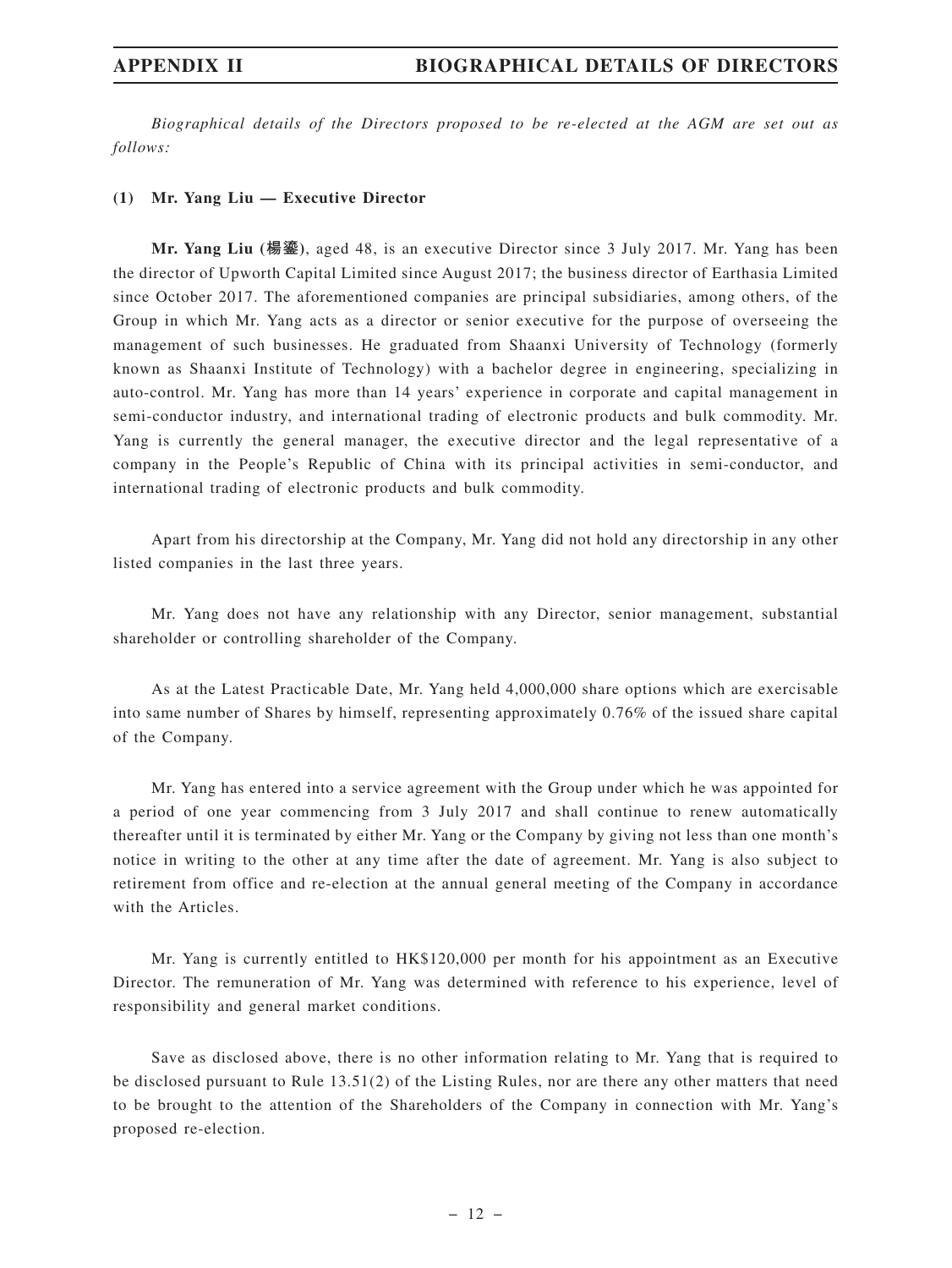#### **(2) Ms. Tam Ip Fong Sin — Independent Non-executive Director**

**Ms. Tam Ip Fong Sin (談葉鳳仙)**, aged 55, is an independent non-executive Director since 3 June 2014. She has over 17 years of experience in legal practice specialising in corporate and commercial litigation matters. She was admitted as a solicitor of Hong Kong in 2004. Ms. Tam obtained her bachelor's degree in Law from the University of Wolverhampton in July 1999. She has also completed her postgraduate certificate in Laws from the University of Hong Kong in September 2002. Ms. Tam has become a sole proprietor of Frances Ip & Co., Solicitors since May 2019.

Ms. Tam has not held any directorships in any listed public companies in the past three years.

Ms. Tam does not have any relationship with any Directors, senior management, substantial shareholders or controlling shareholder of the Company.

Ms. Tam has entered into a service agreement with the Company for an initial fixed term of one year commencing from 25 June 2014 and shall continue to renew automatically thereafter until it is terminated by Ms. Tam by giving to the Company not less than one month's notice in writing at any time after such initial fixed term or by the Company giving to Ms. Tam not less than one month's prior notice in writing at any time after the date of agreement. Ms. Tam is also subject to retirement from office and re-election at the annual general meeting of the Company in accordance with the Articles. Ms. Tam is entitled to a director's fee of HK\$120,000 per annum, which was determined by reference to her relevant experience, responsibilities and duties in the Company and general market conditions. The service agreement can be terminated by either party by giving a one month's written notice.

As at the Latest Practicable Date, Ms. Tam does not have any interests or short positions in any share, underlying share or debenture of the Company or any of its associate corporations within the meaning of Part XV of the SFO.

Save as disclosed above, there is no other information relating to Ms. Tam that is required to be disclosed pursuant to Rule 13.51 (2) of the Listing Rules, nor are there any other matters that need to be brought to the attention of the shareholders of the Company in connection with Ms. Tam's proposed re-election.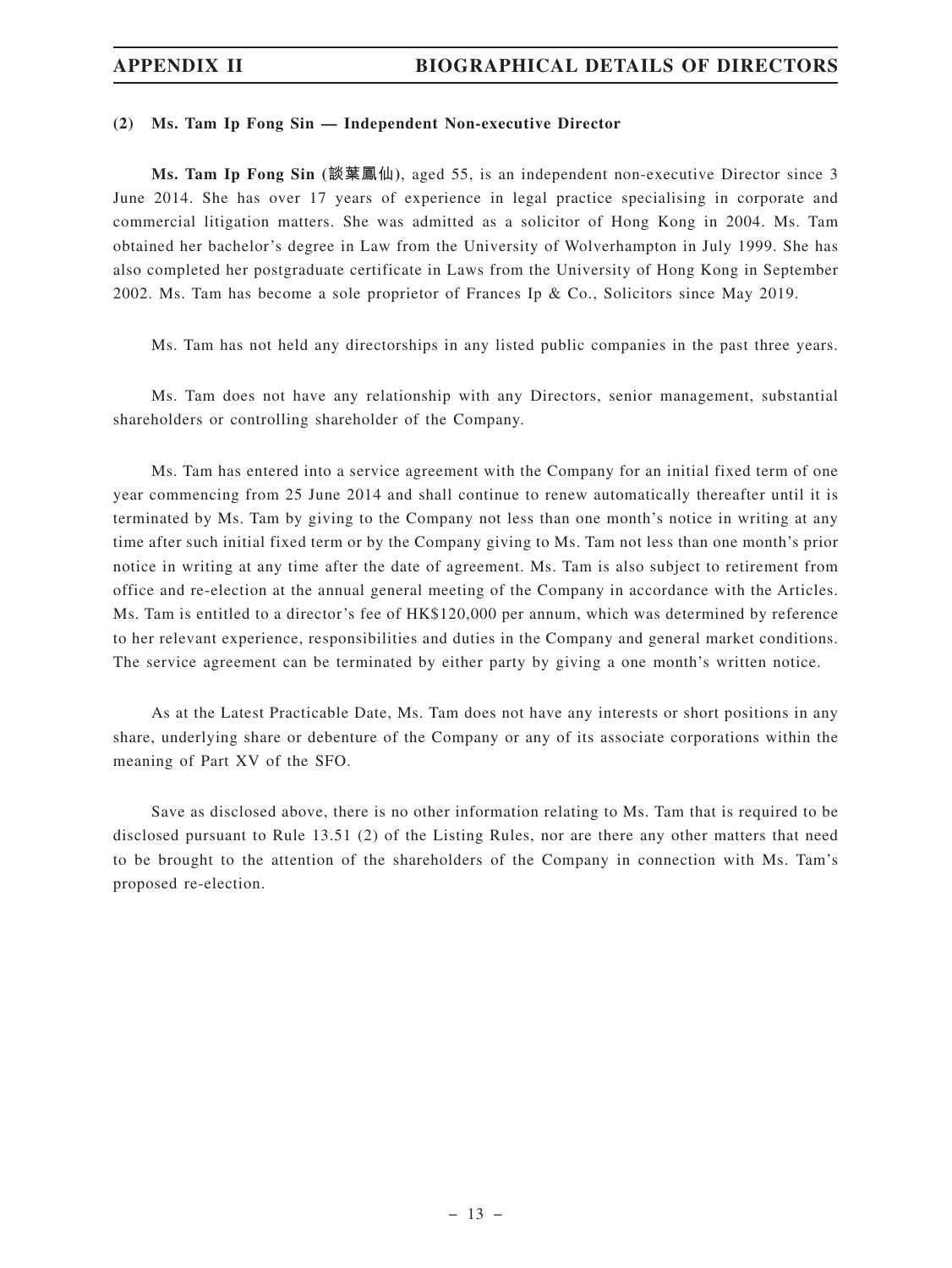#### **(3) Mr. Wang Yuncai — Independent Non-executive Director**

**Mr. Wang Yuncai (王雲才)**, aged 54, is an independent non-executive Director since 3 June 2014. He has been studying and teaching for architecture and urban planning for over 20 years.

Mr. Wang first undertook and completed his post-doctoral research work (博士後研究工作) in Architecture of Tongji University (同濟大學) from June 2001 to April 2003. Mr. Wang has held various positions under Landscape Studies Department of College of Architecture and Urban Planning in Tongji University (同濟大學建築與城市規劃學院), namely, (i) an associate professor in Landscape Planning and Design from January 2003 to June 2008; (ii) a professor deputy officer in Landscape since July 2008; and (iii) the deputy officer in Landscape since November 2009. He was also a research scholar in the field of landscape architecture at Virginia Polytechnic Institute and State University from January 2010 to June 2010.

Mr. Wang obtained his doctorate's degree in Human Geography (人文地理) from the Institute of Geographic Sciences and Natural Resources Research under Chinese Academy of Science (中國科學 院地理科學與資源研究所) in July 2001. He is the author of "Landscape Ecosystem Planning Principles" (景觀生態規劃原理).

Mr. Wang has not held any directorships in any listed public companies in the past three years.

Mr. Wang does not have any relationship with any Directors, senior management, substantial shareholders or controlling shareholder of the Company.

Mr. Wang has entered into a service agreement with the Company for a term of one year commencing on 25 June 2014 and shall continue to renew automatically thereafter until it is terminated by either Mr. Wang or the Company by giving not less than one month's notice in writing to the other at any time after the date of agreement. Mr. Wang is also subject to retirement from office and re-election at the annual general meeting of the Company in accordance with the Articles.

Mr. Wang is currently entitled to HK\$120,000 per annum for this appointment as an Independent Non-executive Director. The remuneration of Mr. Wang was determined with reference to his experience, level of responsibility and general market conditions.

As at the Latest Practicable Date, Mr. Wang does not have any interests or short positions in any share, underlying share or debenture of the Company or any of its associate corporations within the meaning of Part XV of the SFO.

Save as disclosed above, there is no other information relating to Mr. Wang that is required to be disclosed pursuant to Rule 13.51(2) of the Listing Rules, nor are there any other matters that need to be brought to the attention of the Shareholders of the Company in connection with Mr. Wang's proposed re-election.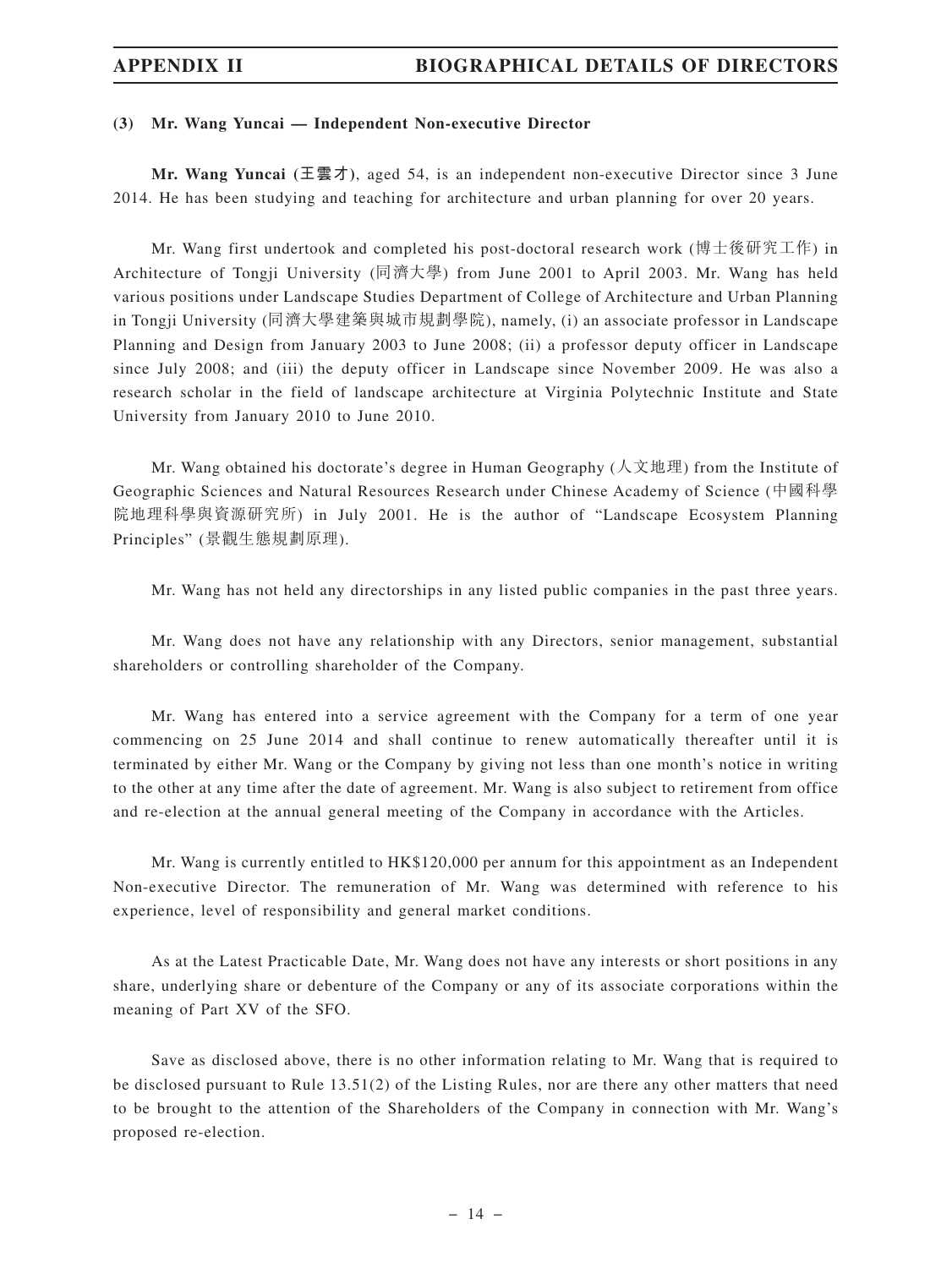#### **(4) Mr. Liu Kwong Sang — Independent Non-executive Director**

**Mr. Liu Kwong Sang (廖廣生)**, aged 60, obtained his Bachelor's degree of Arts in Accountancy from The Hong Kong Polytechnic University in November 1997 and his Master's degree in Business Administration from the University of Lincoln in November 2002.

Mr. Liu has over 33 years of experience in the accounting industry and is currently practising as a certified public accountant in Hong Kong. He is a fellow member of the Institute of Chartered Accountants in England and Wales, the Chartered Association of Certified Accountants, the Institute of Financial Accountants, the United Kingdom, the Institute of Public Accountants, Australia, the Hong Kong Institute of Certified Public Accountants, the Taxation Institute of Hong Kong and the Society of Registered Financial Planners. He is also a certified tax adviser.

Mr. Liu is currently an independent non-executive director of abc Multiactive Limited (stock code: 8131) and China National Culture Group Limited (stock code: 745), companies listed on the Main Board of the Stock Exchange (save and except abc Multiactive Limited which is a company listed on GEM of the Stock Exchange). Since April 2019, Mr. Liu has been appointed as an independent non-executive director of ATIF Holdings Limited, a company listed on The Nasdaq Stock Market (Nasdaq: ATIF). Mr. Liu was also an independent non-executive director of Pine Care Group Limited (stock code: 1989), Polytec Asset Holdings Limited (stock code: 208) and Evershine Group Holdings Limited (stock code: 8022), a company listed on GEM of the Stock Exchange from May 2014 to December 2016.

Save as disclosed above, Mr. Liu has not held any directorships in any listed public companies in the past three years.

As at the Latest Practicable Date, Mr. Liu does not have any interest in the securities of the Company within the meaning of Part XV of the SFO nor any relationship with any Director, senior management, substantial Shareholder or Controlling Shareholder of our Company.

The proposed term of service of Mr. Liu is one year commencing from the date of appointment effective upon conclusion of the AGM and shall continue to renew automatically thereafter until it is terminated by either Mr. Liu or the Company by giving not less than one month's notice in writing to the other at any time after the date of agreement. The term of Mr. Liu's appointment is subject to retirement from office and re-election at the annual general meeting of the Company in accordance with the Articles. Mr. Liu will be entitled to HK\$12,000 per month for his appointment as an Independent Non-executive Director. The remuneration of Mr. Liu would be determined with reference to his experience, level of responsibility and general market conditions.

Save as disclosed above, there is no other information relating to Mr. Liu that is required to be disclosed pursuant to Rule 13.51(2) of the Listing Rules, nor are there any other matters that need to be brought to the attention of the Shareholders of the Company in connection with Mr. Liu's proposed appointment.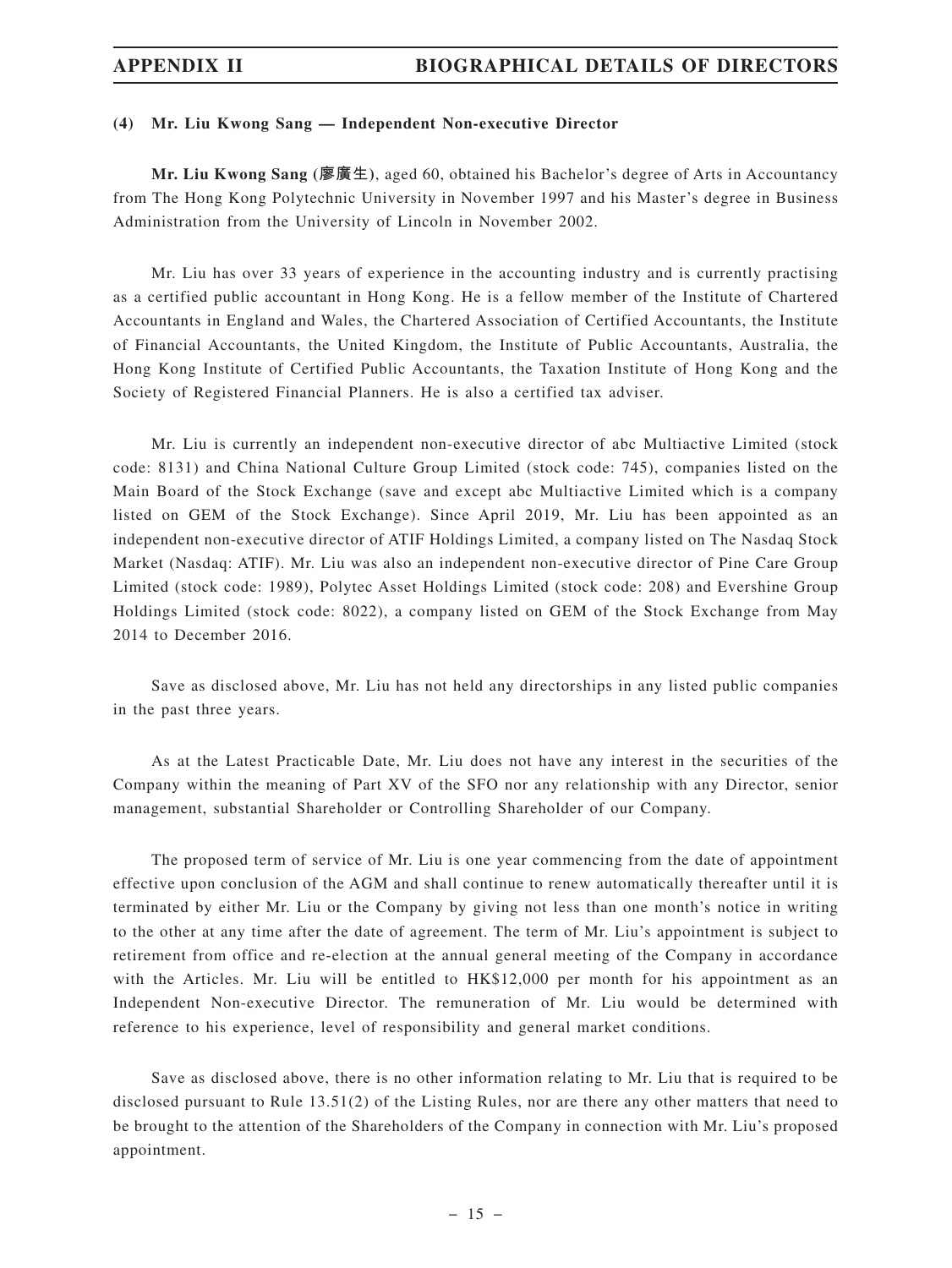

**(Stock Code: 6128)**

# **NOTICE OF ANNUAL GENERAL MEETING**

**NOTICE IS HEREBY GIVEN** that the annual general meeting of Graphex Group Limited (the "**Company**") will be held at 11/F, COFCO Tower, 262 Gloucester Road, Causeway Bay, Hong Kong on Wednesday, 29 June 2022 at 2:30 p.m. (the "**AGM**") , for the following purposes:

### **ORDINARY RESOLUTIONS**

As ordinary business to consider and, if thought fit, pass, with or without modification, the following resolutions as ordinary resolutions:

- 1. to receive and consider the audited financial statements and the reports of the directors (the "**Directors**") and the auditors of the Company for the year ended 31 December 2021;
- 2. (a) to re-elect Mr. Yang Liu as an Executive Director of the Company;
	- (b) to re-elect Ms. Tam Ip Fong Sin as an Independent Non-executive Director of the Company;
	- (c) to re-elect Mr. Wang Yuncai as an Independent Non-executive Director of the Company;
	- (d) to re-elect Mr. Liu Kwong Sang as a Independent Non-executive Director of the Company;
- 3. to authorise the board of Directors of the Company (the "**Board**") to fix the remuneration of all the Directors of the Company for the year ending 31 December 2022;
- 4. to re-appoint Crowe (HK) CPA Limited as the auditors of the Company and to authorise the Board to fix their remuneration for the year ending 31 December 2022;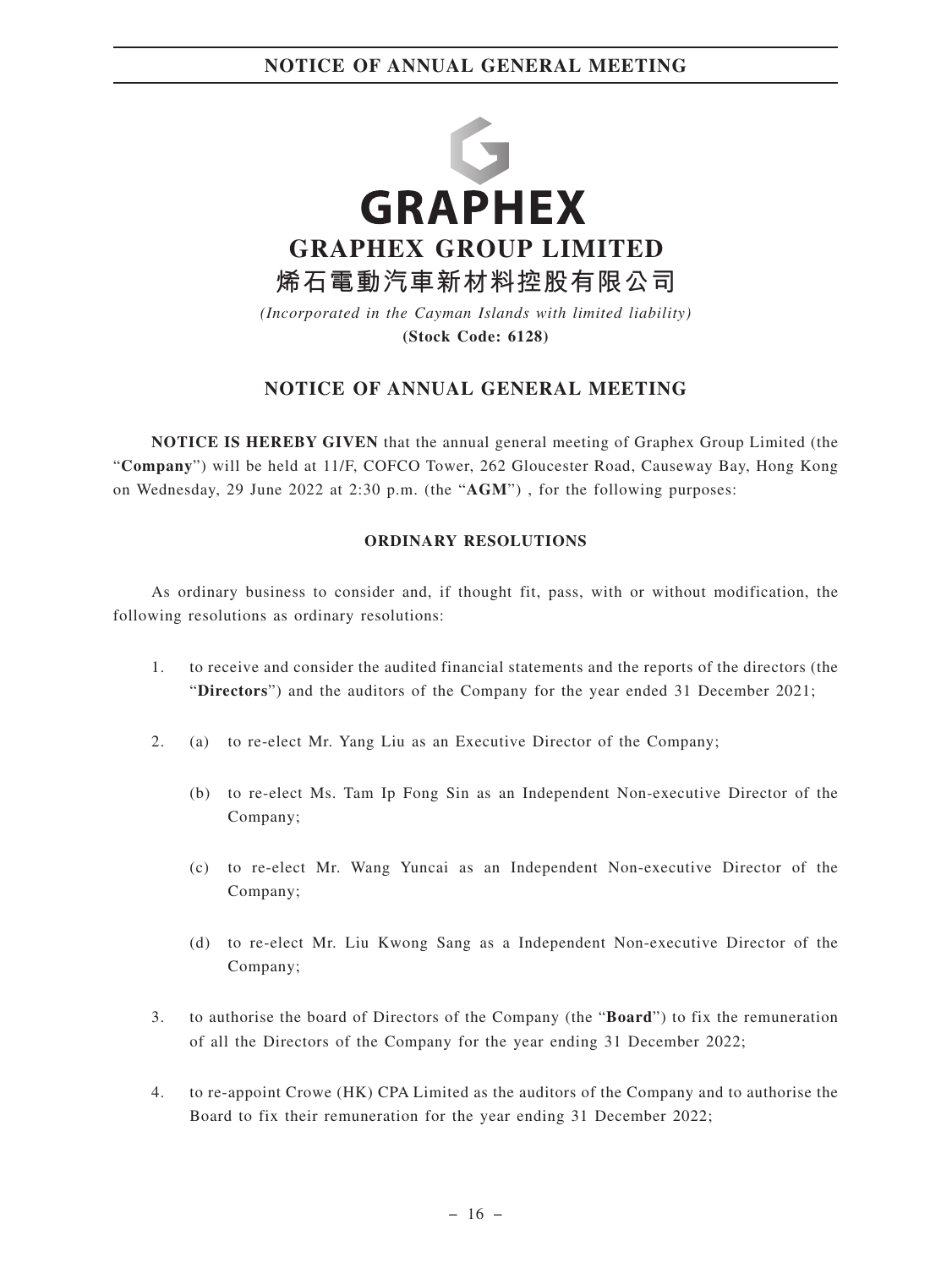# **NOTICE OF ANNUAL GENERAL MEETING**

As special business to consider and, if thought fit, pass, with or without modification, the following resolutions as ordinary resolutions:

### 5. "**THAT**:

- (a) subject to paragraphs (b) and (c) below, the exercise by the Directors during the Relevant Period (as hereinafter defined) of all the powers of the Company to purchase shares of HK\$0.01 each in the capital of the Company (the "**Shares**") on The Stock Exchange of Hong Kong Limited (the "**Stock Exchange**") or any other stock exchange recognised for this purpose by the Securities and Futures Commission of Hong Kong and the Stock Exchange in accordance with all applicable laws including the Hong Kong Code on Share Repurchases and the Rules Governing the Listing of Securities on the Stock Exchange (the "**Listing Rules**") as amended from time to time be and is hereby generally and unconditionally approved;
- (b) the aggregate nominal amount of Shares which may be purchased or agreed conditionally or unconditionally to be purchased by the Directors pursuant to the approval in paragraph (a) above shall not exceed 10% of the aggregate nominal amount of the share capital of the Company in issue as at the date of passing this resolution, and the said approval shall be limited accordingly; and
- (c) for the purposes of this resolution:

"**Relevant Period**" means the period from the passing of this resolution until the earliest of:

- (i) the conclusion of the next annual general meeting of the Company;
- (ii) the expiry of the period within which the next annual general meeting of the Company is required by the articles of association of the Company (the "**Articles**") or the applicable laws of the Cayman Islands to be held; and
- (iii) the revocation or variation of the authority given to the Directors under this resolution by ordinary resolution of the Company's shareholders in general meeting."

## 6. "**THAT**:

(a) subject to paragraph (c) below, the exercise by the Directors during the Relevant Period (as hereinafter defined) of all the powers of the Company to allot, issue and deal with additional Shares and to make or grant offers, agreements and options which might require the exercise of such powers be and are hereby generally and unconditionally approved;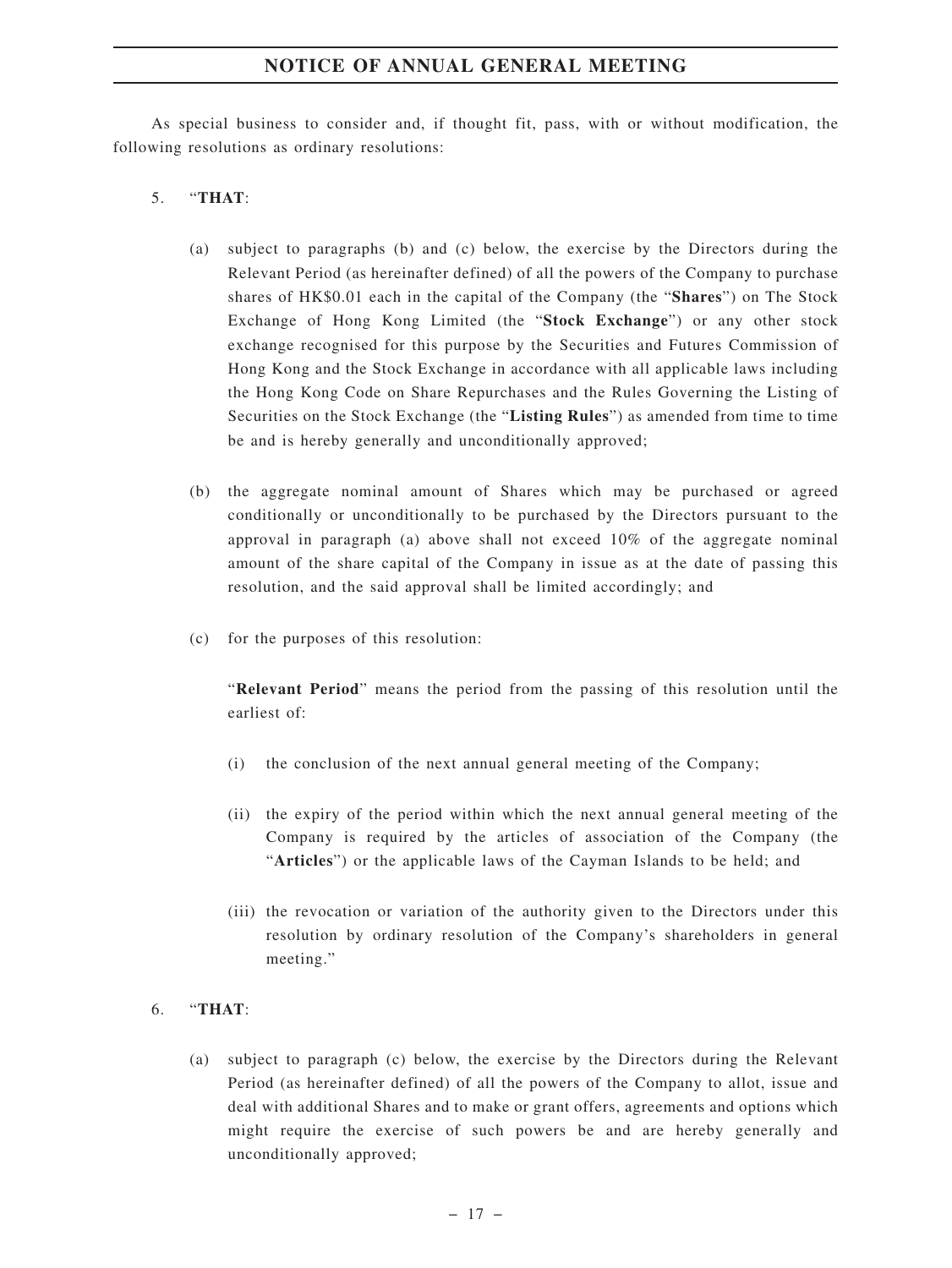# **NOTICE OF ANNUAL GENERAL MEETING**

- (b) the approval in paragraph (a) shall authorise the Directors during the Relevant Period to make or grant offers, agreements and options which might require the exercise of such powers after the end of the Relevant Period;
- (c) the aggregate nominal amount of share capital allotted, issued and dealt with or agreed conditionally or unconditionally to be allotted, issued and dealt with (whether pursuant to an option or otherwise) by the Directors pursuant to the approval in paragraph (a) above, otherwise than pursuant to (i) a Rights Issue (as hereinafter defined) , (ii) the exercise of options granted under any share option scheme adopted by the Company or (iii) any scrip dividend or similar arrangement providing for the allotment of Shares in lieu of the whole or part of a dividend on Shares in accordance with the Articles, shall not exceed the aggregate of 20% of the aggregate nominal amount of the share capital of the Company in issue at the date of passing this resolution and the said approval shall be limited accordingly; and
- (d) for the purposes of this Resolution:

"**Relevant Period**" means the period from the passing of this resolution until the earliest of:

- (i) the conclusion of the next annual general meeting of the Company;
- (ii) the expiry of the period within which the next annual general meeting of the Company is required by the Articles or the applicable laws of the Cayman Islands to be held;
- (iii) the revocation or variation of the authority given to the Directors under this resolution by ordinary resolution of the Company's Shareholders in general meeting; and

"**Rights Issue**" means an offer of shares open for a period fixed by the Directors to holders of Shares on the register of members of the Company on a fixed record date in proportion to their then holdings of such Shares (subject to such exclusion or other arrangements as the Directors may deem necessary or expedient in relation to fractional entitlements or having regard to any legal or practical restrictions or obligations under the laws of, or the requirements of, any recognised regulatory body or any stock exchange in any territory applicable to the Company) and an offer, allotment or issue of shares by way of rights shall be construed accordingly."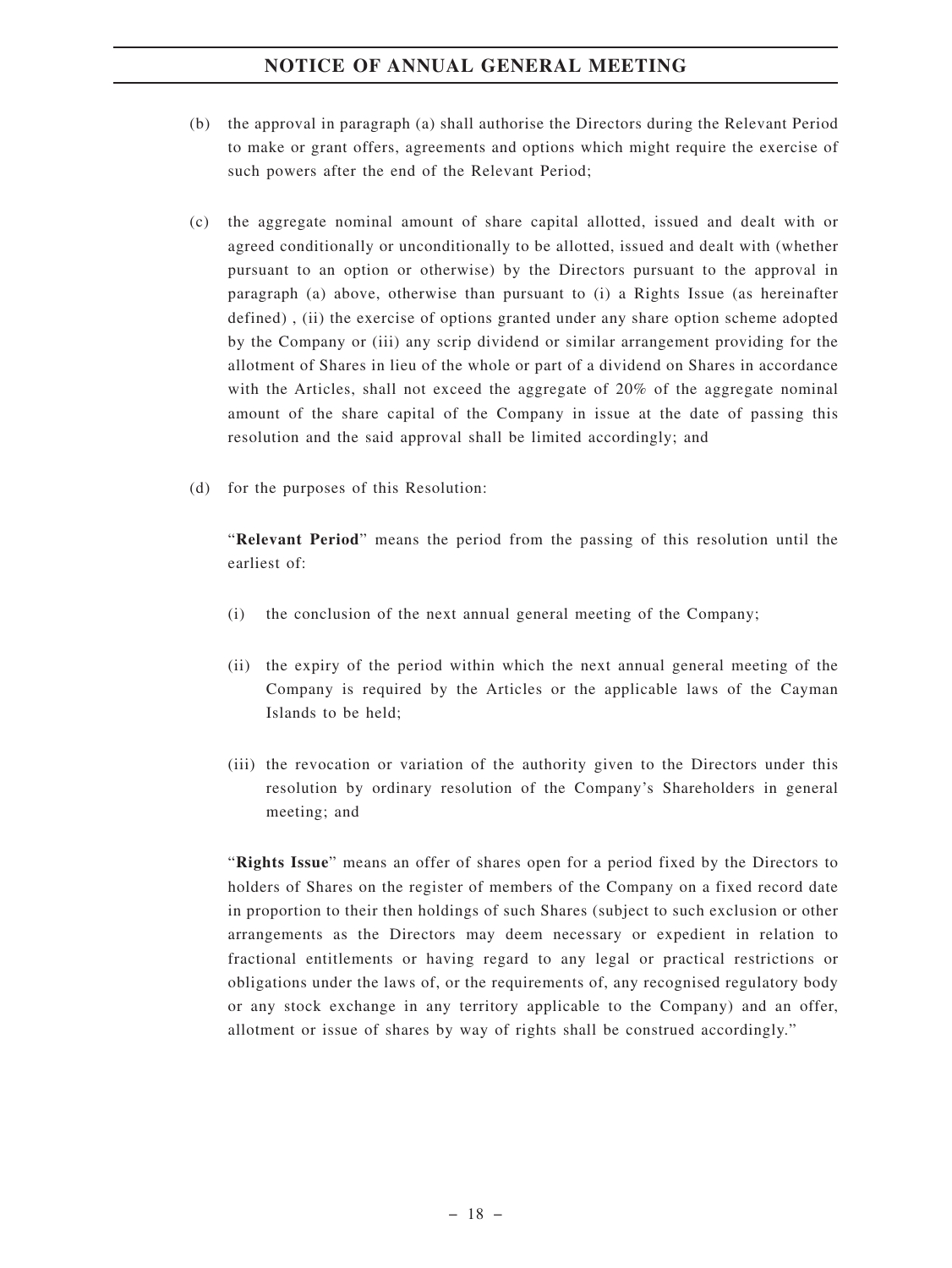# 7. "**THAT**:

Subject to the passing of resolutions 5 and 6 set out in this notice of the AGM, the aggregate nominal amount of Shares which are to be purchased by the Company pursuant to the authority granted to the Directors under resolution 5 set out in this notice of the AGM shall be added to the aggregate nominal amount of share capital that may be allotted or agreed to be allotted by the Directors pursuant to resolution 6 set out in this notice of the AGM."

> By order of the board **Graphex Group Limited Lau Hing Tat Patrick, JP** *Chairman*

Hong Kong, 29 April 2022

*Registered office:* Windward 3 Regatta Office Park P.O. Box 1350 Grand Cayman KY1-1108 Cayman Islands

*Headquarters, head office and principal place of business in Hong Kong:* 11/F, COFCO Tower 262 Gloucester Road Causeway Bay Hong Kong

#### *Notes:*

- 1. Any member of the Company entitled to attend and vote at the AGM is entitled to appoint one or more proxies to attend and, on a poll, vote in his stead. A proxy need not be a member of the Company.
- 2. In order to be valid, a form of proxy, together with the power of attorney or other authority (if any) under which it is signed, or a notarially certified copy thereof, must be deposited at the Company's branch share registrar in Hong Kong, Tricor Investor Services Limited, Level 54, Hopewell Centre, 183 Queen's Road East, Hong Kong not less than 48 hours before the time for holding the AGM. Completion and return of a form of proxy will not preclude a member from attending and voting in person if he is subsequently able to be present.
- 3. In case of joint shareholdings, the vote of the senior joint shareholder who tenders a vote, whether in person or by proxy, will be accepted to the exclusion of the votes of the other joint shareholder(s) and for this purpose seniority will be determined by the order in which the names stand in the register of members of the Company in respect of the joint shareholding.
- 4. In relation to the ordinary resolution set out in item 5 of this notice, the Directors wish to state that they will exercise the powers conferred thereby to repurchase Shares in circumstances which they deem appropriate or for the benefit of the Shareholders. The explanatory statement containing the information necessary to enable the Shareholders to make an informed decision on whether to vote for or against the resolution to approve the repurchase by the Company of its own Shares is set out in Appendix I of the circular on, amongst others, general mandate to repurchase and issue shares to be published by the Company on 29 April 2022.